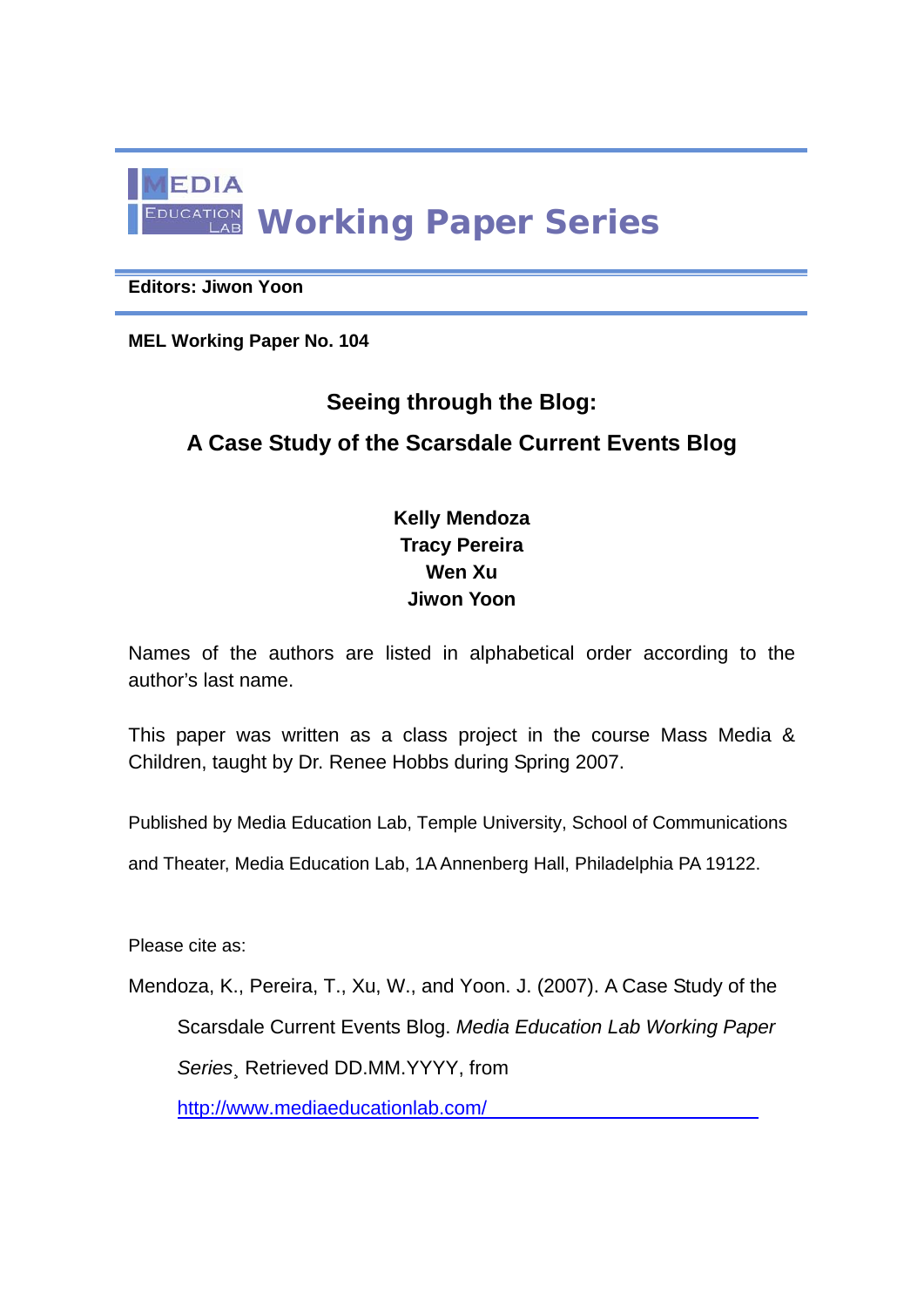## **Seeing through the Blog: A Case Study of the Scarsdale Current Events Blog**

**Kelly Mendoza, Tracy Pereira, Wen Xu, Jiwon Yoon** 

#### **Abstract**

The use of weblogs and blogging in schools by teachers and students is on the rise. However, it is uncertain how blogs function for teachers and for students, in what context, whether the blog influences students' writing skills, or how blogs are used in relation to curriculum or classes. Recently, a school has been using a blog for students to share their views on current events. This case study will examine two areas: the literature on blogging in schools, and the context of the Scarsdale Current Events Blog. The first section covers the theoretical context of blogging; its history, youth and the Internet, blogs in an educational context, and youth and current events. The second section discusses the background and the use of the Scarsdale Blog, drawing on interviews from administrators and teachers. Finally, avenues of future research are recommended.

Key words: blog, Internet, school, education, current events, students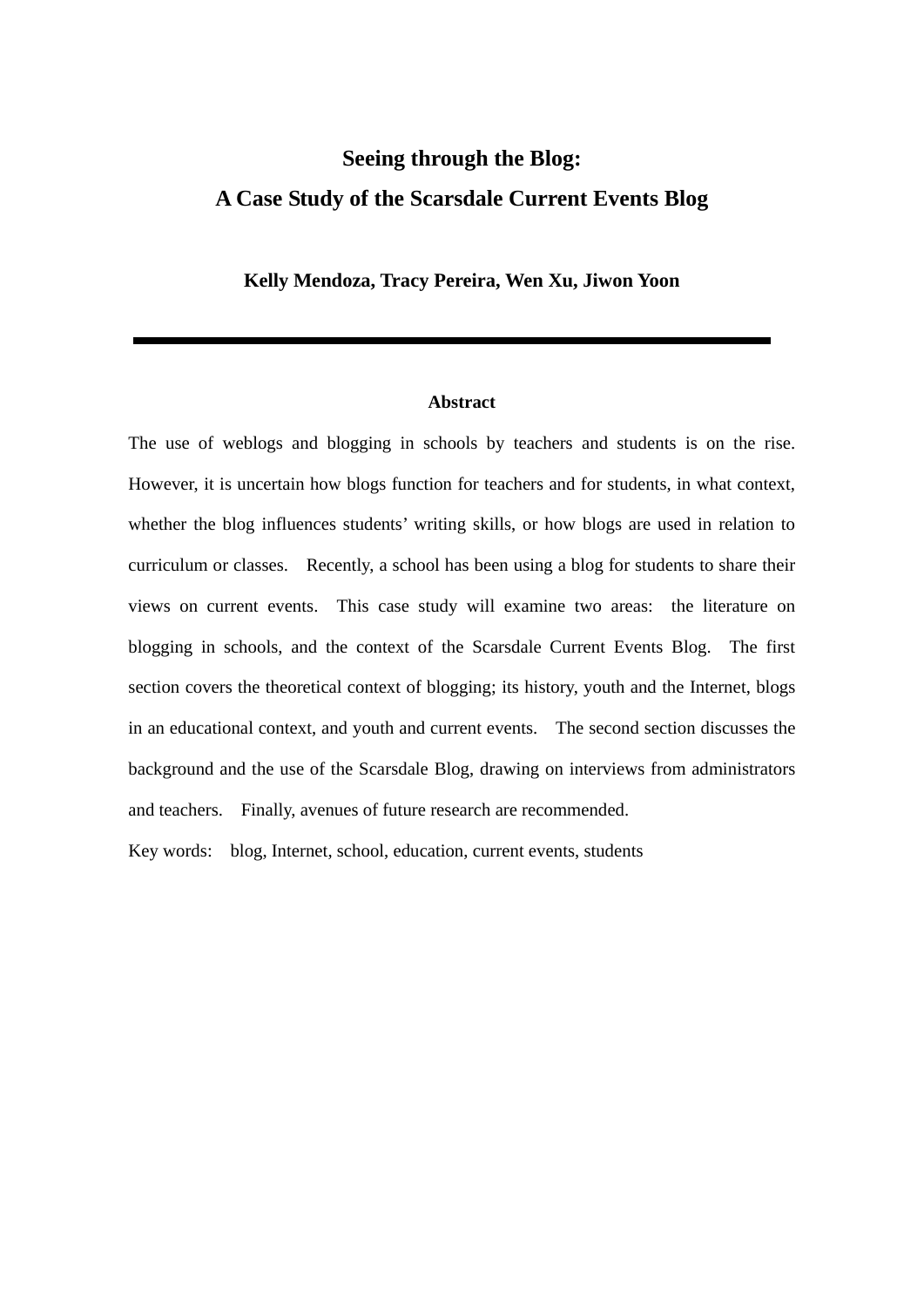In a technology-rich and driven age, innovation constantly defines and shapes communication, popular culture, lifestyle and increasingly, even learning. Educators are constantly adapting and incorporating technological changes into their classrooms and pedagogy, not just to keep pace with generations who are increasingly adept and qualified to handle such changes, but also to harness the potential of these shifts to better address and reach their students. The Internet is the most recent product of such developments, offering various tools to serve the diverse needs of a worldwide population. Among its various facets is the recent phenomenon of web logs, also known as *blogs*– "user-generated website[s] where entries are made in journal style and displayed in reverse chronological order" (Wikipedia, 2007).

 This paper will examine the use of blogs in an educational context, specifically the Scarsdale Current Events Blog. Two areas will be examined: the literature on blogging in educational settings and a case study of the Scarsdale Current Events Blog. The first section covers the theoretical context of blogging; its history, youth and the Internet, blogs in an educational context, and youth and current events. The second section discusses the background and the use of the Scarsdale Blog, drawing on interviews from administrators and teachers. Finally, the paper proposes several areas of future research.

#### Literature Review

#### *Reasons for Blogging*

 Studies have been conducted to document this burgeoning phenomenon, some reporting on the various motivations of the people participating and contributing. Nardi, Schiano, Gumbrecht, and Swartz (2004b) interviewed 23 bloggers in the California and New York areas, and found that people blog to document their lives; to express opinions or to comment; as catharsis; to use these writing areas to express ideas; or to build community forums. Nardi, Schiano, and Gumbrecht (2004a) further nuanced these reasons according to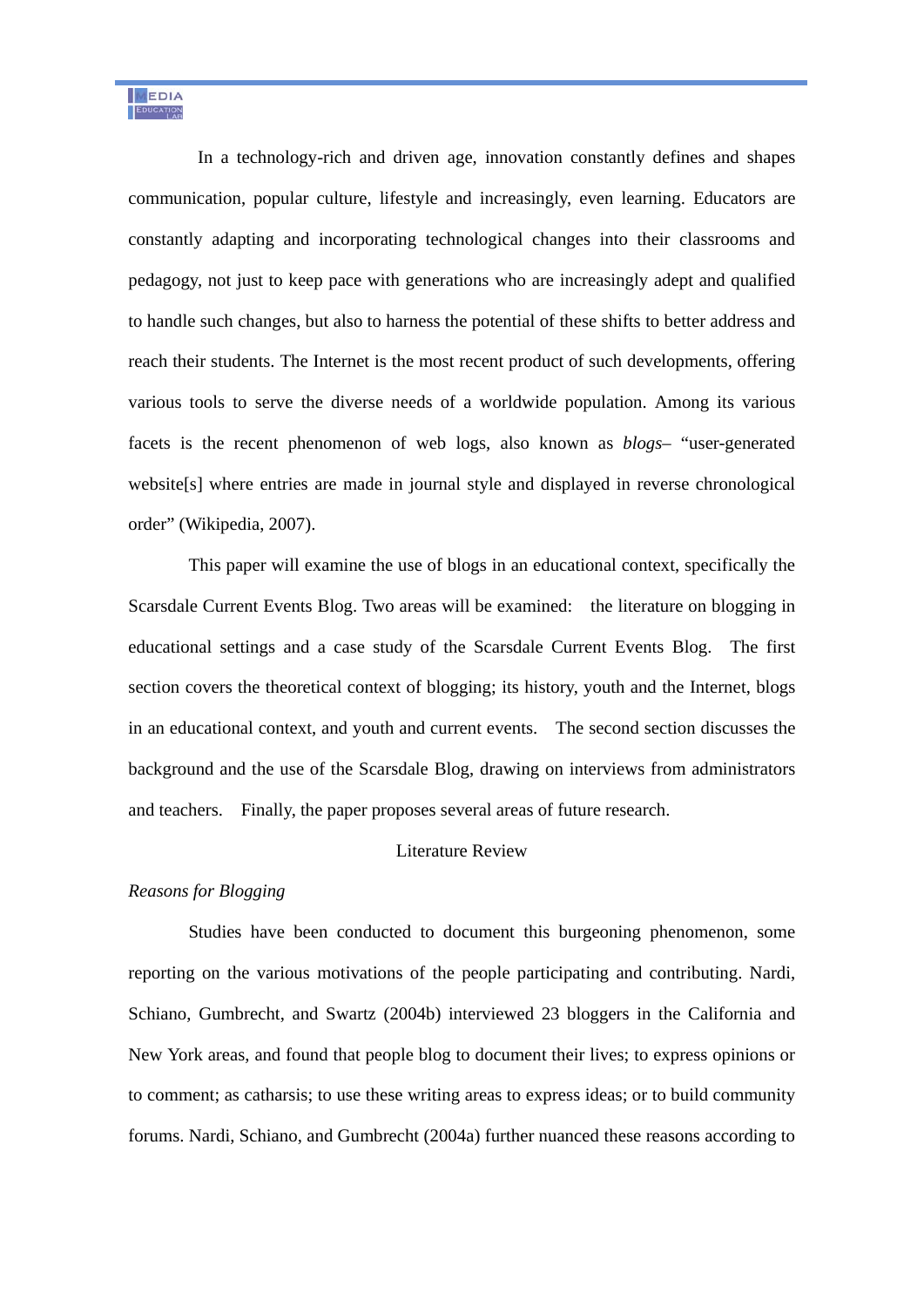"object-oriented activities" – to keep others informed about personal activities; to express opinions in order to influence; to seek feedback; to use the exercise of writing for an audience to stimulate more cognitive input; and as an outlet for emotional release.

 However, many the reasons for blogging may be, researchers have found that the desire to and the resultant creation of social spaces is the recurring fact or common thread that runs through all blogging activity. Interaction is core to the *blogosphere*, and although many debate the extent of this interaction, it is widely accepted that blogging is anchored by the writer and the reader, both contributing and nurturing the space created. Hence, educators and academicians are building and utilizing this form of interaction to convert these popular social spaces into learning spaces.

David Huffaker (2004) highlights how this new media form can successfully combine storytelling, collaboration, expression and empowerment (key developmental elements in learning) to create powerful environments for promoting literacy – verbal, visual and digital. He argues that this new technology based largely on peer-to-peer dialogue has tremendous potential to not just enrich learning experiences for children, but also to bridge the disconnect "between how they [children] use the Internet *for* school and how they use it *at* school" (p.74). Huffaker posits that these virtual communities develop prosocial behavior through the creation of opportunities for children to express opinions, discuss issues and respond to questions.

Barry McMullin (2005) concurs, claiming that the Internet, unlike other more recent lackluster technologies, has a unique palette of tools to offer the educational field. He posits that tools such as blogging allow for a social constructivist approach to pedagogy, where new dynamics are introduced to the traditional teacher-student interaction. Both McMullin and Huffaker underscore the utility of blogging in creating a sense of personal ownership and empowerment among learners, since the activity of posting to blogs develops "personal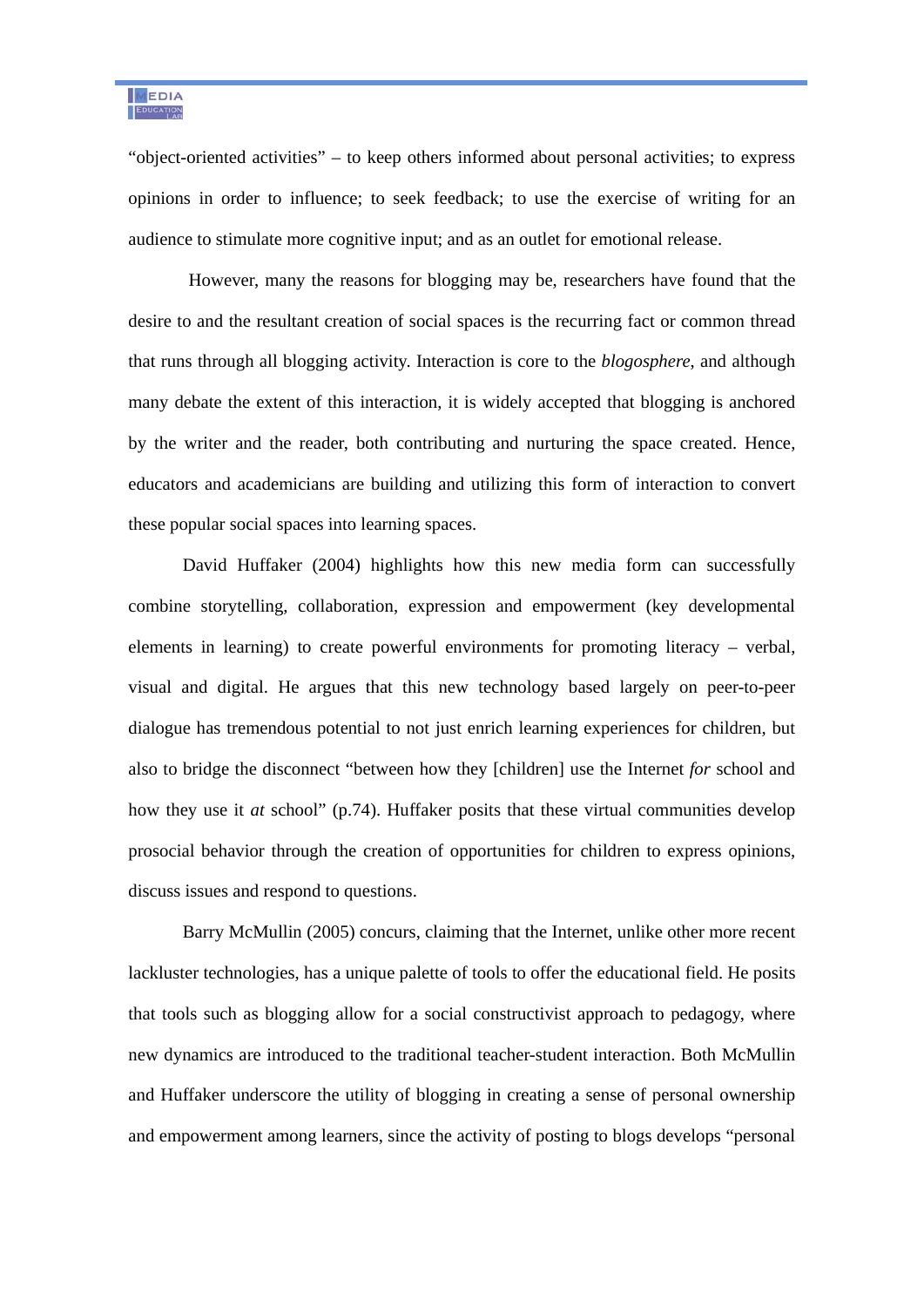writing skills – in a social, yet still private space" (McMullin, 2005, p. 74). He highlights the three elements that Internet technologies bring to learning spaces: social reflection, collaboration, and construction of knowledge.

#### *Blogging in Academic Settings*

The younger generation was born and has lived with ubiquitous digital media technologies. They multi-task, favor graphics over text, and randomly browse web pages. They like to network and seek prompt gratification and reward. Marc Prensky (2001) describes this generation as "Digital Natives" who are "native speakers" of the digital language. As opposed to the younger generation, adults are described as "Digital" Immigrants" who do not understand the languages and culture of the natives. The huge gap between digital natives and immigrants is well observed in educational settings. Teachers who belong to the digital immigrant group often have a hard time teaching students whose culture and language are different, and the result is that they do not understand or appreciate students' unique abilities and skills as digital natives, and use old pedagogies (Prensky, 2001).

However, some efforts to satisfy the needs of Digital Natives have been made in educational settings. As cyberspace has provided new ways to communicate, online communication tools, such as e-mail, listserves, and Blackboard, have been widely adopted in educational settings to enrich the learning experience (Bartlett-Bragg, 2003; Glogoff, 2005; O'Donnel, 2005). Nevertheless, while these online instructional delivery systems still put educators in the center and allow them to control educational environments and experiences of students via these communication tools, blogging makes the learning experiences more learner-centered. Due to its semi-structured format, the blog is seen as a "middle space" between face-to-face learning and other online instructional tools, allowing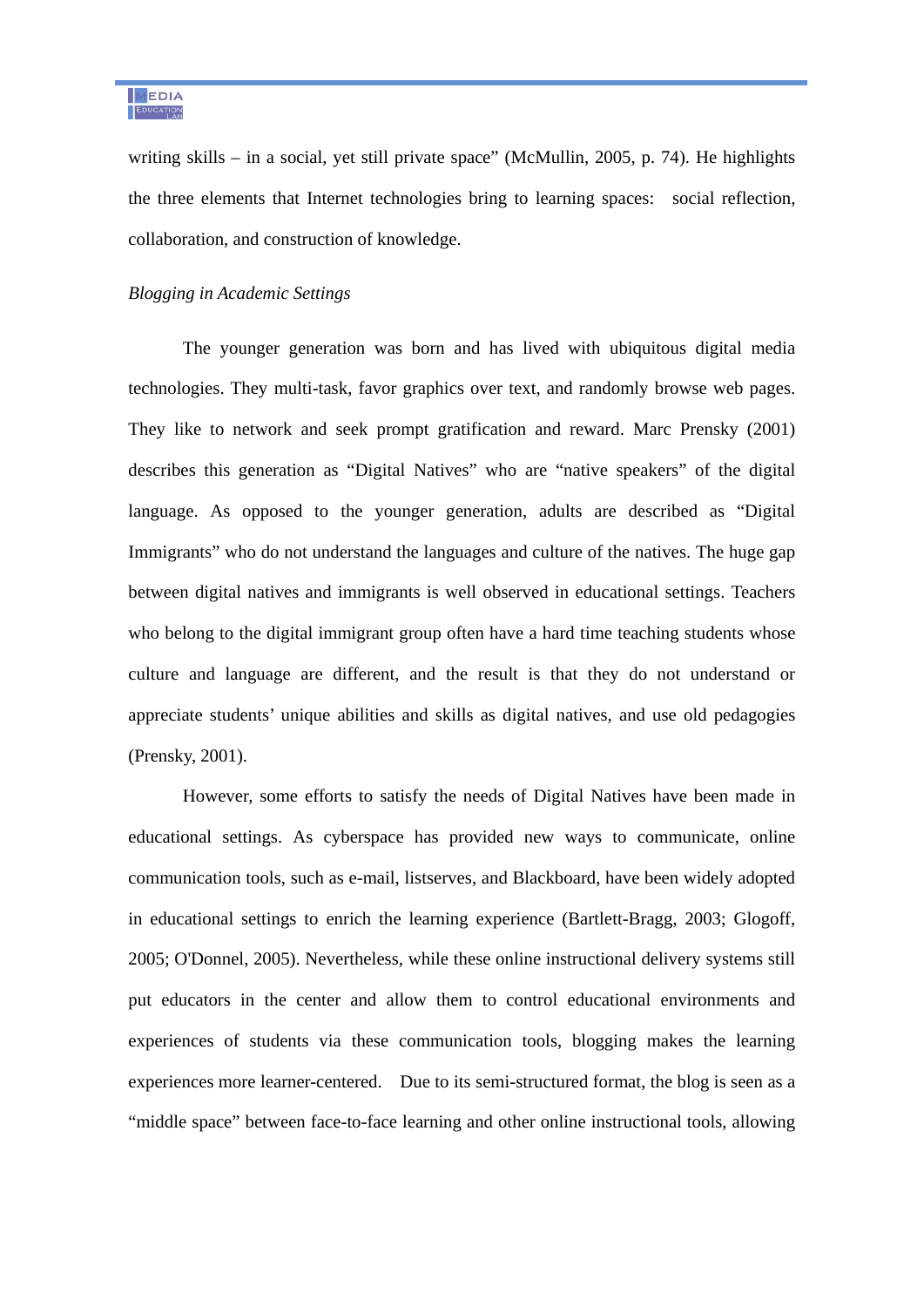the development of individuals' voices which reflect their own characteristics and intellectual approaches (Oravec, 2003).

Despite this increasing interest in uses of blogs in primary and secondary educational settings, most of the studies are about the use of educational blogs in higher education. One of the reasons for this could be the conservative nature of the primary and secondary education, which often follows pre-designed curricula. On the contrary, the nature of post-secondary education is more flexible and innovative and experimental pedagogies are easily accepted. Also, unlike the past era when professors only needed to demonstrate that their courses taught the right topics, many professors these days are asked to demonstrate efficiency of their pedagogy, which puts students in the center of the learning process (Du & Wagner, 2005). Therefore, post-secondary education systems try to invite more novel methods of learning.

 Even though most studies have been conducted regarding post-secondary education, some findings from these studies can still be applied as exemplary models to primary and secondary educational settings. This is because rather than focusing on the uniqueness of higher educational contexts, many of these studies focus on how technological characteristics of blogging can encourage a deeper learning experience.

*Purpose of adopting blogs in education*. The purpose of using blogs in education is to enhance learning by allowing students to experience "computer-supported communication, collaboration, encouragement of reflective practices" (Hermandez-Ramos, 2004, p.1).

Blogs are suggested as promoting "deep learning" rather than "surface learning" (Bartlett-Bragg, 2003; Rosie, 2000). Surface learning focuses only on meeting minimum educational requirements at low cognitive levels, without engaging experiences. Surface learning follows safe traditional conventions avoids alternatives. In this learning environment,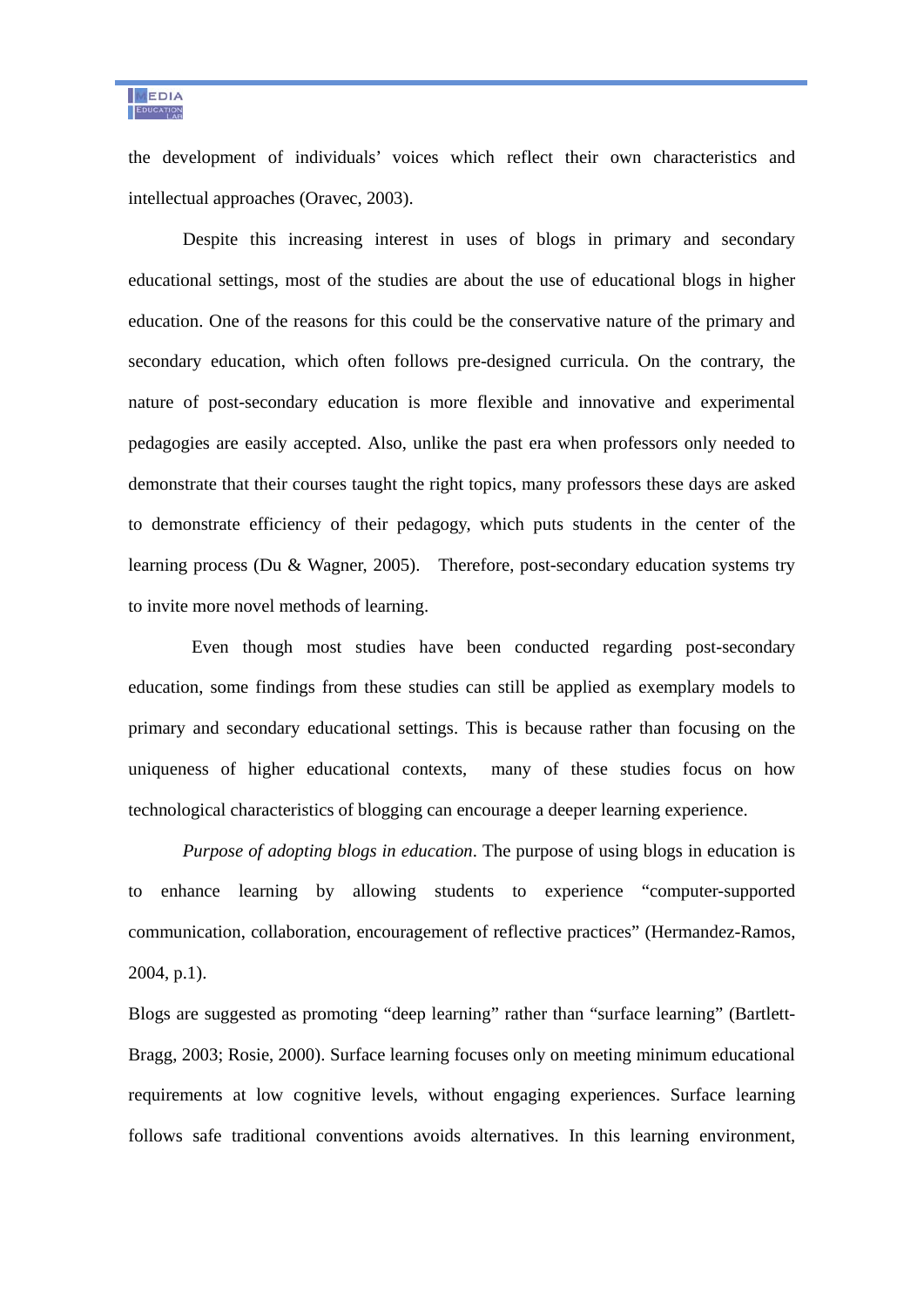concept and object are directly matched without deep reflection (Rosie, 2000). On the other hand, deep learning provides opportunities to stand back, link the concept and reflect on the learning process (Rosie, 2000). Blogging can offer this deep learning experience as students expand the discussion through developing their own ideas (Rosie, 2000).

The effectiveness of blogging in educational settings is supported by constructionism, which is often defined as "learning-by-making," as opposed to instructionism. Influenced by Piaget's constructivism, *constructionism* states that knowledge is constructed by creation of public artifacts. Blogs are seen as contributing to the development of *constructive* environments, where practices, technologies and interactions are combined with other learning experiences to allow learners to construct meanings actively, consciously, and publicly (Rosie, 2000; Sade, 2005). However, simply including the use of blogs in curricula does not guarantee the formation of constructive environments. In order to encourage students with different levels of academic achievement and backgrounds to be engaged in production and representation, institutional supports should be provided. To do so, having staff members who can deal with the issue of control, access, and ownership is crucial. Personnel who play critical roles in the maintenance and sustenance of blogs are called "gardeners." Gardeners are the ones who deal with all blog maintenance issues. They do not have to be professional programmers or engineers, but need to have some knowledge of software and hardware to respond to the needs and problems sensitively and comprehensively (Nardi & O'Day, 1999; Sade, 2005).

*Learning experiences through blogging.* Teachers who have integrated blogs into their curricula often expect blogging to offer a collaborative environment where remediation and intertextuality are explored and supported (Sade, 2005). The dialogic characteristics of the blog, allowing users to leave comments and feedback, enable the monological conversation to be broadened and more enriched (Downes, 2004; O'Donnel,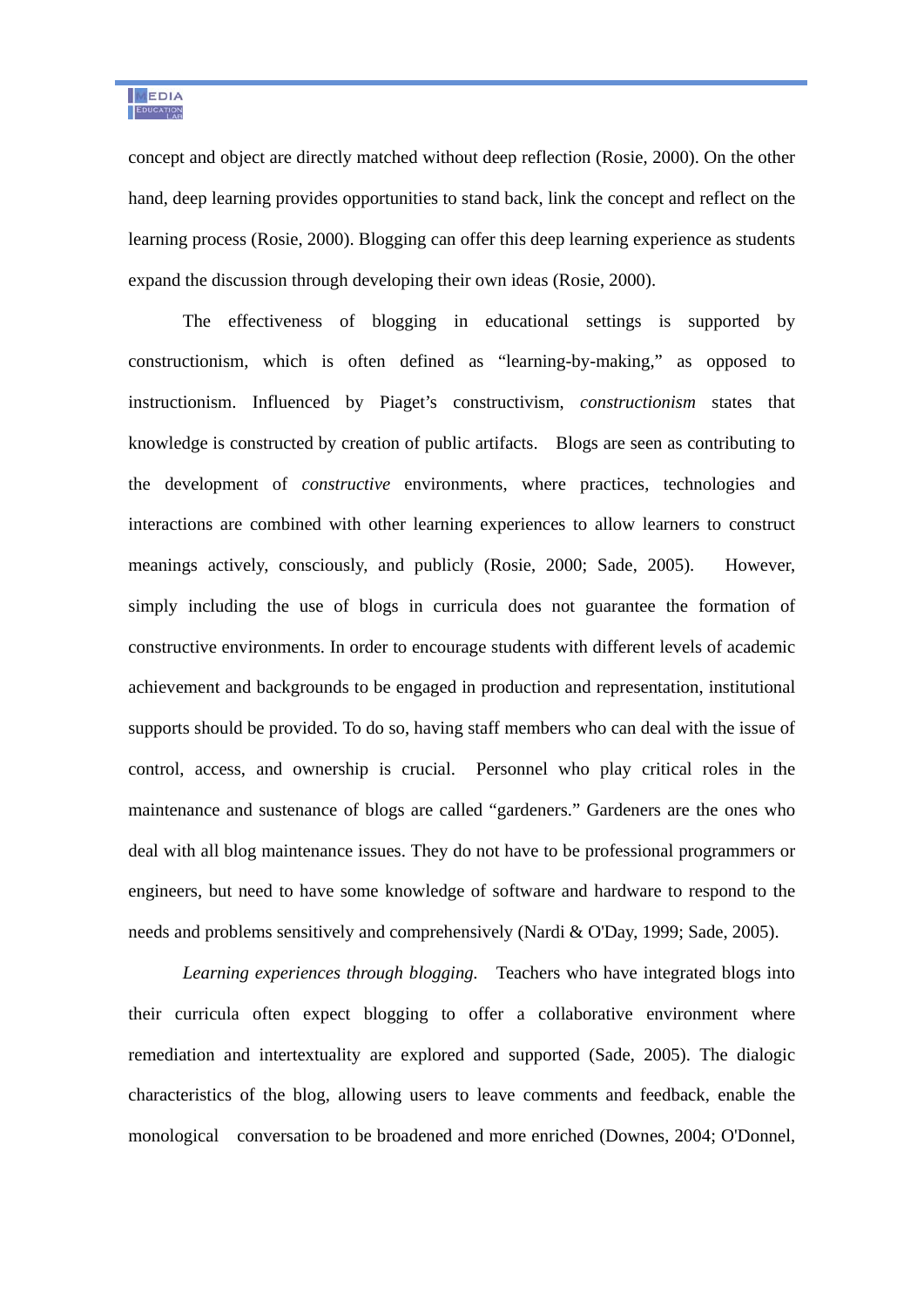2005). Blogging can be the venue for the "composition of multi-vocal, networked hypertexts," where individual expression as well as the creation of cohesive community is encouraged and developed (Huffaker, 2005; Kajder & Bull, 2003; Sade, 2005, p.2). Ideally, by participating in blogging, students consider themselves as "meaningful contributors to professional dialogues" rather than passive observers or consumers of information (Hermandez-Ramos, 2004, p. 1). To increase the advantages that can be obtained from educational blogs, Oravec (2003) suggests four different strategies to deepen learning experiences through blogging, summarized below:

- 1. *Posting student work*: Students can post their writings and get feedback from teachers, their class mates and from outsiders.
- 2. *Exchange hyperlink*: Students and educators can exchange new URLs on blogs.
- 3. *Fostering reflective approaches to educational genres*: Students can share their critical reflections of blogging and other possible educational experiences they imagine. This often leads to online discussions.
- 4. *Forming and maintaining knowledge communities*: Blogs can be a venue where important information is stored and disseminated (p. 229).

Through these different uses of blogging, where students can freely share any form of writing, from informal notes, or first thoughts and links, to more refined, formal essays and new discursive norms have been created in cyberspace. New discursive norms have been created in cyberspace called cyberdiscursive rhetoric. Cyberdiscursive rhetoric is virtual, interactive, continuous and instantaneous, allowing "the concrete rhetoric of orality" and "abstract rhetoric of literacy" to be more dynamic (O'Donnell, 2005, p. 3). Although the aggregative structure of the oral rhetoric and the hierarchical structure of traditional literacy are surrendering to the new language structure of cyberdiscursive rhetoric, it is still often fragmented and not cohesive.

The way students acquire knowledge through blogging can be explained as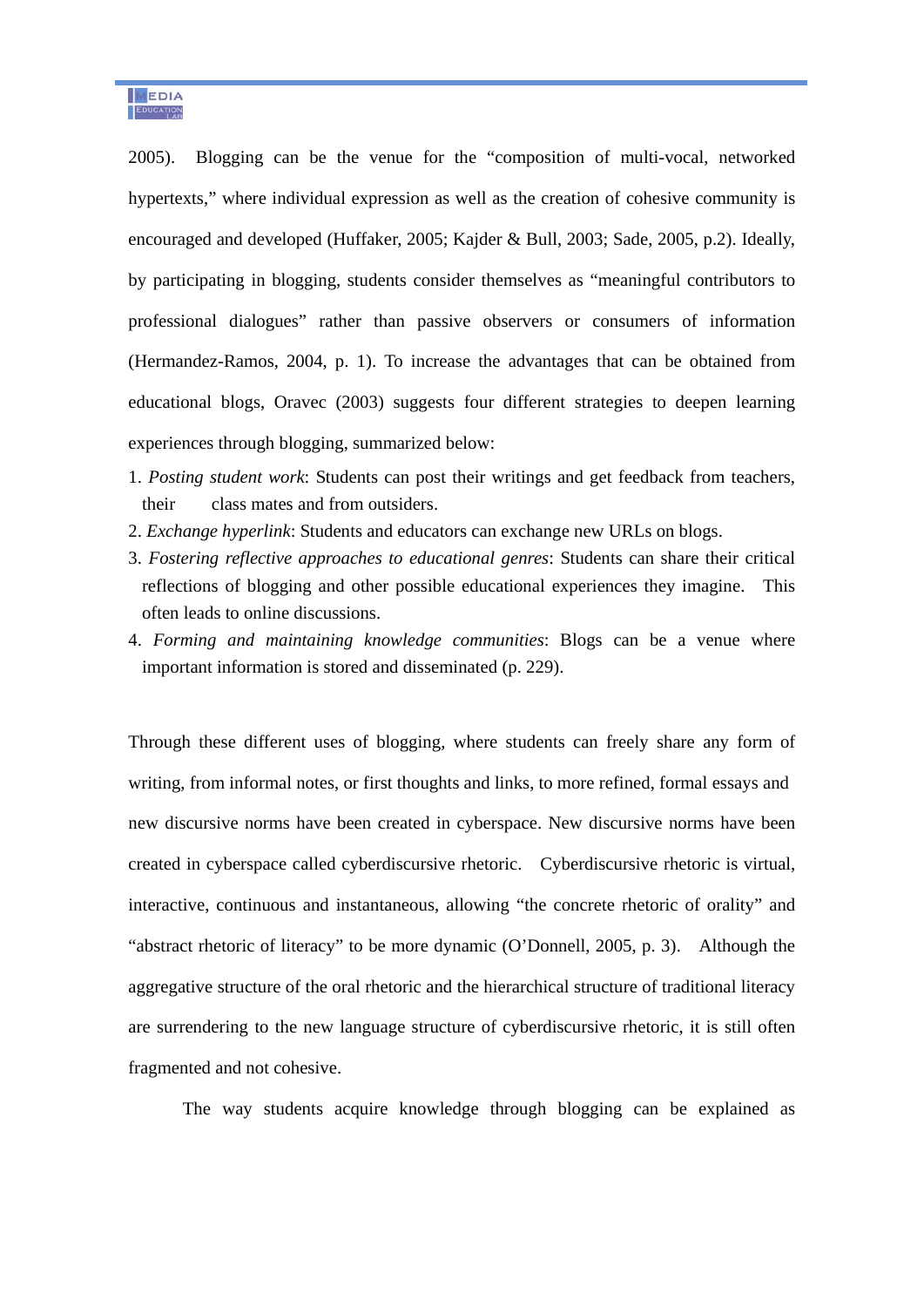"directive techniques" which focuses on "frequent responses from learners with immediate feedback from the instructor" (Glogoff, 2005; p.1). Due to the public nature of blogs, important information can be equally accessed by all. Not only can students can broaden their knowledge of certain topics, but can also can easily explore additional information through blogs. Since users can easily add a new entry and comment on others' entries, directive learning is well supported and encouraged (Glogoff, 2005; Prensky, 2001).

 *Problems and challenges.* The general encouraging and positive atmosphere that Internet technologies are currently thriving in, is also tempered by those voicing caution, co ncern and doubt. When using blogs in an educational context, the issues of access, manage ment, assessment and teachers' participation are a challenge for educators (Hernandex-Ramos, 2004). Access and management are related to cultural capitals of individuals and th e school district and hiring the right gardener to make blogging experiences smoother and more convenient. However, assessment and teachers' participation involve more complicate d concerns.

Due to the relative novelty of blogs in educational settings and the distinct learning experiences provided by blogs, assessment needs to be authentic; both cognitively and contextually (Sade, 2005). Teachers often face anxieties due to the relative novelty of blogs. However, a clear presentation of teachers' expectations and an evaluation rubric in the beginning of the semester would help both students and teachers understand the objectives and directions of blogging when integrated in the classroom (Hermandez-Ramos, 2004). In fact, well established evaluation methods, such as thorough qualitative analysis of students' postings, can help teachers to have a better understanding of their students' writing, analytical skills, and motivation. Since grading blogs often cannot be done by quantitatively summing what has been transmitted from the teacher to the student, but rather requires cognitive and contextually authentic efforts, thorough studies need to be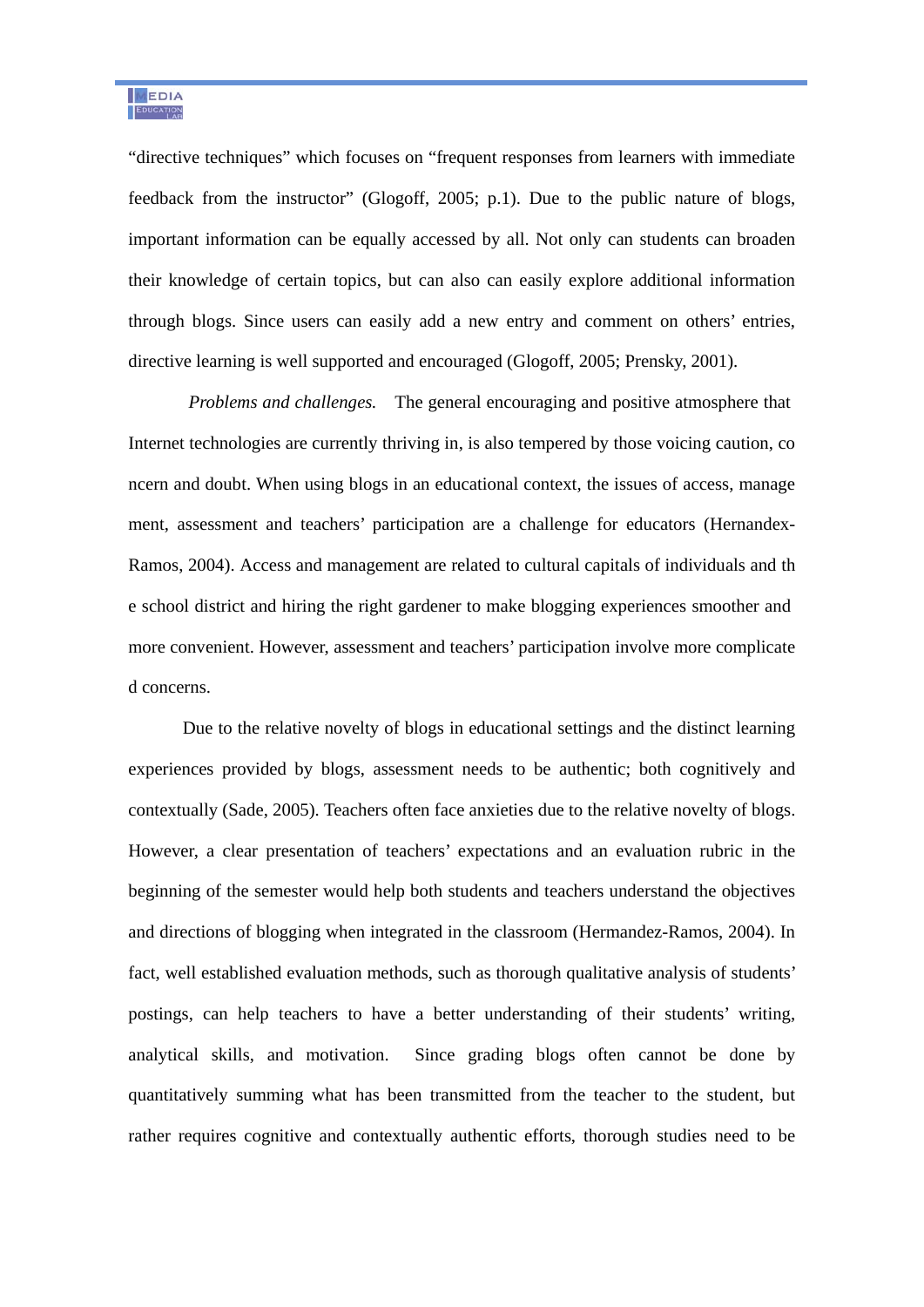done to facilitate teachers' grading processes (Hermandez-Ramos, 2004; Sade, 2005).

 One of the possible assessment methods is letting students evaluate their own personal learning outcomes (See also Rosie, 2000). Since it is difficult for teachers to observe and understand what students have learned through the process of blogging, giving students a chance to reflect on what they have learned and clarify their learning outcomes can help both teachers and students to have a better understanding and insight into what they have learned. However, teachers should still be able to guide this process by providing students with criteria for learning outcomes.

 In terms of teachers' engagement, different teachers show different levels of engagement when adopting blogs into their classrooms. A study by Sorensen and Tackle (2001) on online discussion forums shows that more collaborative dialogue was encouraged among students when blog participation was required by their teacher. Nardi et al. (2004b) as well as Steven Krause (2007) point out two examples of academic blogging that failed to create a learning community space or generate the much-hailed dynamic discussion. The former refers to the case of an undergraduate archaeology course and the latter refers to a graduate seminar on the rhetoric and culture of cyberspace. In both cases, the professors realized that a lack of a specific 'requirement' in the coursework to blog resulted in postings that were vague and did not indicate any presence of reflection or interaction. No dynamic exchange between bloggers was noticed and Krause (2007) posits that it was the structure of the class that was the primary reason for such failure. He explains that in trying to introduce an element of freedom into class assignments, with the offer of open-ended writing, students in fact were unable to "just write" and stated that they required and preferred direction. Although he reiterates that the structure of the course may have primarily affected the success of the blog and clarifies that he does not dismiss the utility and potential of blogging, in his opinion, among the Internet communication technologies,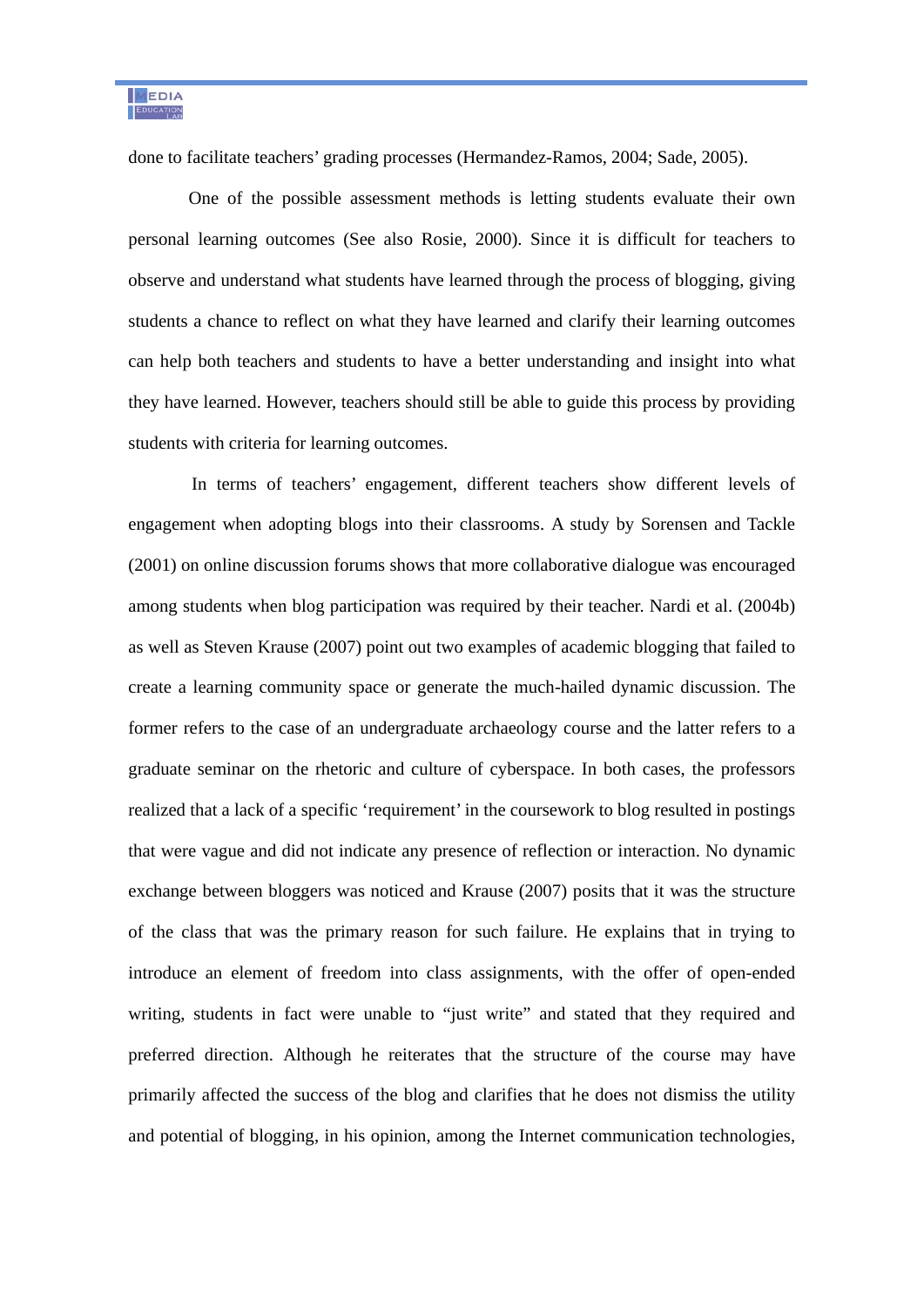email lists provide a greater degree of interactivity. Since one of the goals for adopting blogs in the classroom is to encourage students to see their peers as sources of information and knowledge, ways to encourage students to more actively respond to each others postings and comments needs to be investigated (Hermandez-Ramos, 2004). Therefore, the degree of teachers' participation in the online discussion also needs to be examined and compared to other ways to encourage student participation (Fauske & Wade, 2003; Hermandez-Ramos, 2004).

Besides the academic front of blogging, other concerns and issues have been raised about the more personal implications of the nature of blogging. The fact that much of blogging takes the form of private musings that is available to a worldwide public causes alarm for many parents and educators. Most children are unaware that information provided through blogs is at risk of being exploited by online predators. Some schools have had to tighten the reins on blogs to due to misuse of blogs by students to pass negative comments and to participate in online bullying (n.a., 2006 & Pascopella, 2006). Though the right to free speech is often the counter claim to such controls and restrictions, one is unable to deny the serious implications of uninformed and ignorant blogging practices. Sara Grimes (2003) points out how market researches are now mining youth blog sites to garner personal information that can be used as data for business marketing strategies and practices. Besides the concerns of economic exploitation, Grimes also raises the ethical issues of privacy and intellectual property rights of children's online publishing through personal blog spaces. She questions whether claims of empowerment of children through Internet technologies will ever be "interpreted as a civic right that should be defended" (p.3). Grimes argues that true empowerment involves not just providing children with access but also with knowledge of the political and ethical implication of such use. Julie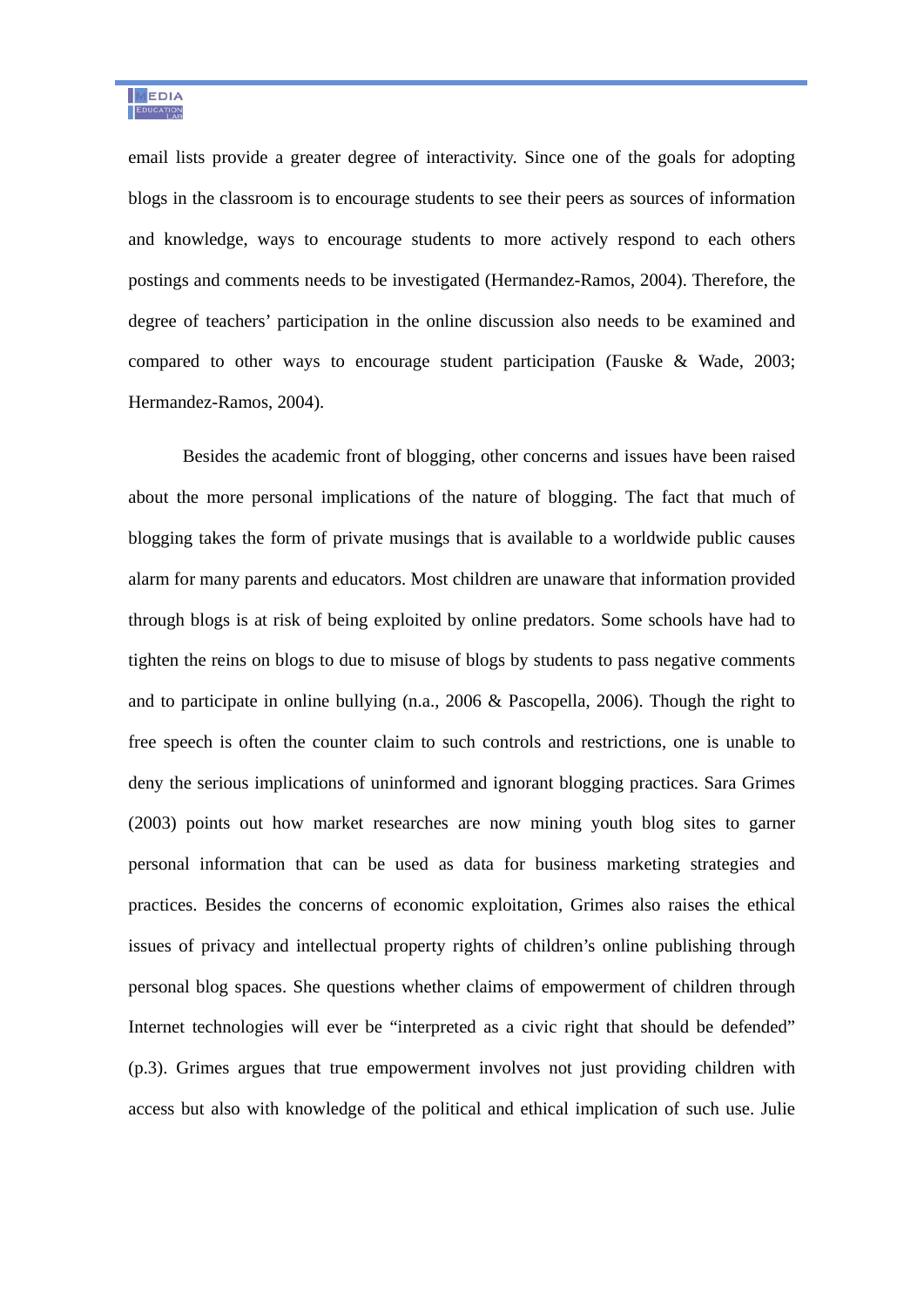Frechette (2006) echoes this sentiment, calling for the need for media/digital literacy to accompany these new technological advancements that allow children to "assemble worldwide" and truly become empowered citizens. Lauren Barack (2006) also cites supporters of blogs such as Steve Hargadon, who believes that "overzealous legislation" isn't the solution to the fears of the consequences of blogging, but instead calls for a more nuanced approach to policy that encourages certain kinds of blogging activities such as "edublogs" which have tremendous potential to enhance child development through simple writing skills.

#### *Youth and Current Events*

In the U.S., and probably many other countries, equipping students with knowledge of current events has been educators' goals for decades. Knowledge on current events is often considered important to be an enlightened and participating citizen. Due to this link between exposure to current events and issues of being democratic citizens, studies in current events are often recommended in social studies curricula (Dan & Larry, 1982; Libresco, 2003; Lintner, 2006). Also, as social studies instruction has used past world events (history) to help students better understand the present condition of society, it is now using current events to deepen their knowledge and understanding of the world (Anderman & Johnston, 1994). One of the most common ways to introduce current events is using news broadcasting, such as *Channel One* or *CNN Newsroom* in the classroom. Since news clips are not systematically formatted as course materials, the ways teacher uss these news programs heavily influence students' learning experiences. Studies show that students who watch the news in classroom settings are likely increase their news-seeking behavior and have more knowledge about current events (Anderman & Johnston, 1994).

However, still, there is growing concern about the younger (American) generations'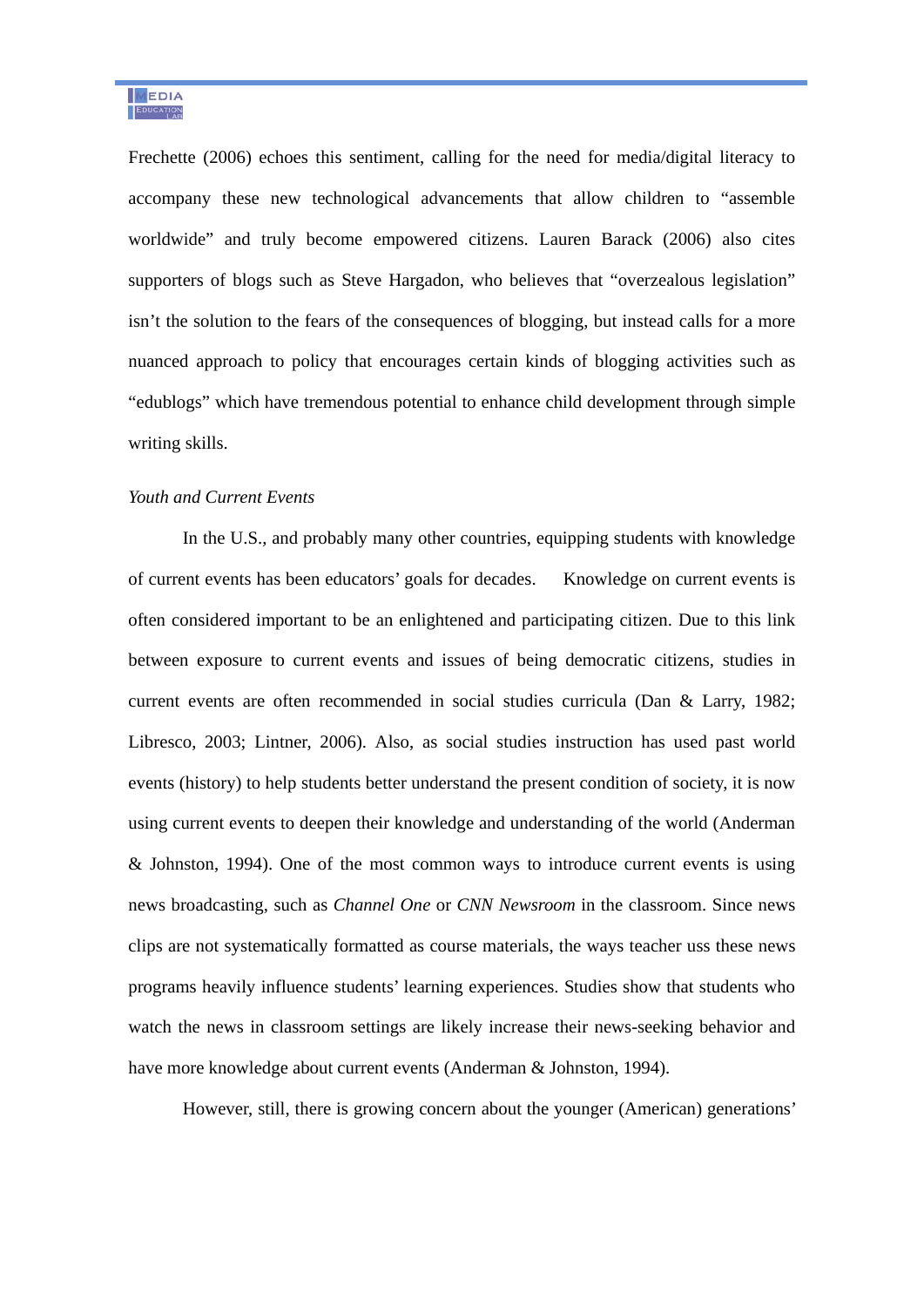disengagement from politics and civic affairs. Michael Carpini (2000) cites research from various scholars who have raised alarming statistics to numerically illustrate the extent of this disconnect: 19% of youth between the ages of  $18 - 29$  follow politics "most of the time"; 36% of them claim to follow the news on a daily basis; and can correctly answer only one of three questions on national politics. In attempting to identify the reasons for this decline in civic engagement among young people, Carpini lists three factors that he believes are required for such involvement: motivation, opportunity, and ability. He claims that on all three levels, youth are unfulfilled—there is a general lack of faith in political leaders and issues due to recent scandals and the devaluing of the public sector; most formal institutions tend to ignore and make limited efforts to acknowledge the rights and voices of young people besides providing them with voting rights and opportunities for joining political organizations; and this lack of attention coupled with a decrease in civic education during school years affects the overall ability of these generations to become involved in civic affairs. Carpini, however, qualifies these statements by stating that this widespread apparent detachment isn't due to indifference or disinterest, but instead, is due to a sentiment of alienation from civic institutions and affairs. Surveys reveal that young Americans bemoan the lack of involvement and consideration given to them and are concerned about the state of affairs and the future of the country. Carpini points out the contradiction in such statements and in taking action, but highlights this situation as a state of ambivalence about their lack of connection with public life.

 David Buckingham (2000) echoes these claims, stating that perhaps what is considered apathy and cynicism is indeed a "rational response to powerlessness" (p. 202) where young people are "disenfranchised" and "excluded" from political discourse and hence refrain from active participation due to the perceived notion that their efforts are futile. Buckingham posits that youth are also unable to connect the political dimensions of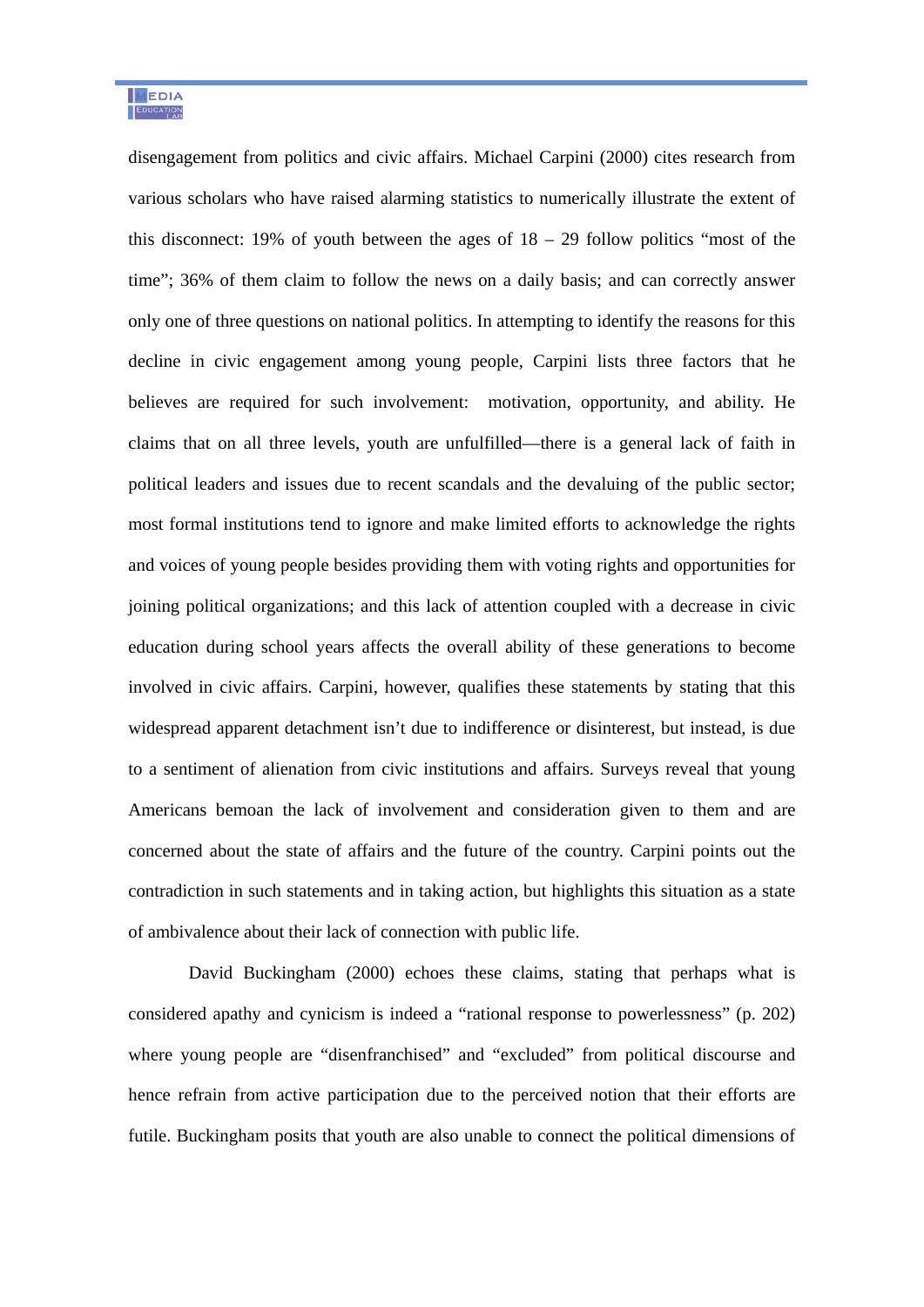their immediate lived experiences with the larger more exclusive and official political domains. He calls for a "fresh thinking about the relationship between the 'personal' and the 'political'" (p.218) and is supported by Carpini (2000) who also points out a lack of awareness among young people of the connection between isolated acts that tackle local issues and "the larger world of public policy" (p. 346). Both Buckingham and Carpini beckon to new popular culture media forms – especially the Internet - as offering a more relevant and popular form of politics that can address this problem. Buckingham wonders whether the Internet offers "new, public, democratic spheres" that can bring about more active and participatory citizenship and Carpini similarly lists the possibilities of the Internet in tackling the motivation, opportunity and ability of young people in order to stimulate civic engagement. Carpini illustrates how the technology can address the various groups of political actors – the political elites, the engaged citizens, the interested but inactive, as well as the neither engaged nor clearly motivated.

While both Carpini and Buckingham are cautious about unchecked enthusiasm about this new media form and call for support functions and awareness of all the related consequences of the new information environments thus created, growing number of teachers are exploring and adopting blogs in the classroom to expand their education on current affairs. In fact, studies have shows that wise use of new media technologies in the classroom has demonstrated their effectiveness in creating cooperative and intimate educational environments and teaching current affairs and literacy (Downes, 2004; Evans, 2005; Huffaker, 2005; Kajder & Bull, 2003; Karchmer, Mallette, Kara-Soteriou, & Leu, 2005; Libresco, 2003; Richardson, 2005).

*Channel One* has been the much-debated attempt to introduce news and current affairs into the classroom. Most of its naysayers are concerned with the effects of the advertising that it brings in conjunction with its 12-minute news broadcast, though much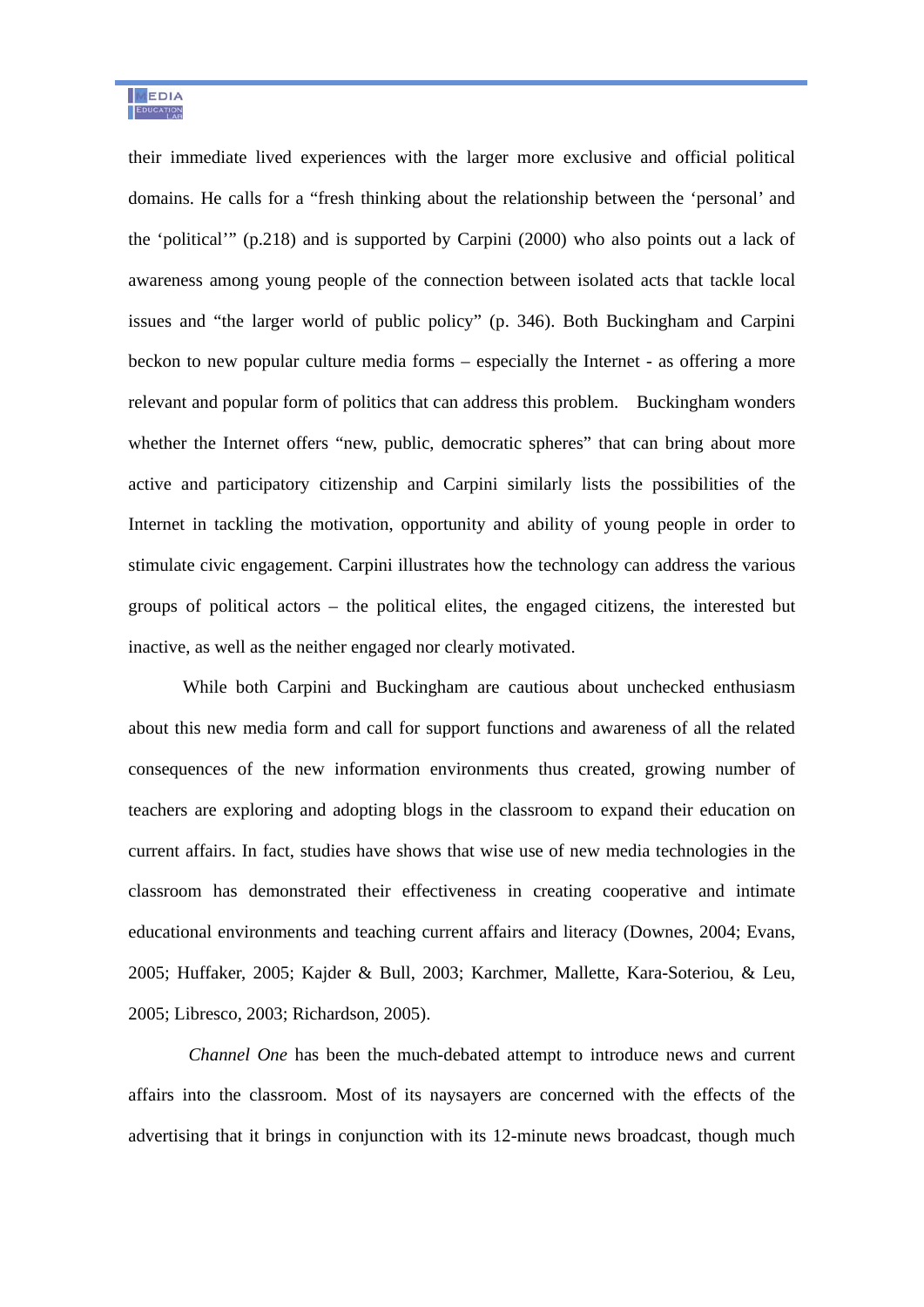research has also been conducted to study its potential benefits. In 1993, Bradley Greenberg and Jeffrey Brand studied the effects of Channel One on high school students' knowledge of current events as well as on their general behavioral practices in terms of involvement in public affairs through discussions, agenda-setting or general interest levels in politics. The researchers found that students' watching of Channel One had more direct rather than indirect effects on them, where students who were regularly exposed to the broadcast demonstrated greater knowledge about events covered by the broadcast than those who didn't and extended this awareness to other news issues featured elsewhere, but did not demonstrate any difference in terms of other behavioral practices.

In 1998, Eric Anderman and Jerome Johnston conducted a similar study that measured the effects of Channel One viewership but incorporated other variables such as the context of the viewing practices as well as motivation and goal-orientation theory to better understand the results. They found that students who watched Channel One in environments that were supportive of such viewing and where classroom instruction consciously engaged the students in processing the news being presented, displayed greater knowledge of current affairs and more frequently reported on autonomous news-seeking behavior. Students who also were also more 'mastery-oriented' towards learning (where students engage in learning activities to master the task itself – a more intrinsic goal) rather than "performance-oriented" students, who demonstrated a higher tendency of autonomous news-seeking behavior and hence had superior knowledge of current events.

 Most research and scholars seem to indicate and stress the need for the incorporation of current affairs into the classroom and highlight its potential benefits on engaging youth into participation in civic affairs and public policy. They are encouraging of new media forms that can more effectively address the young generations, but however simultaneously underscore the need for supporting this introduction of current affairs with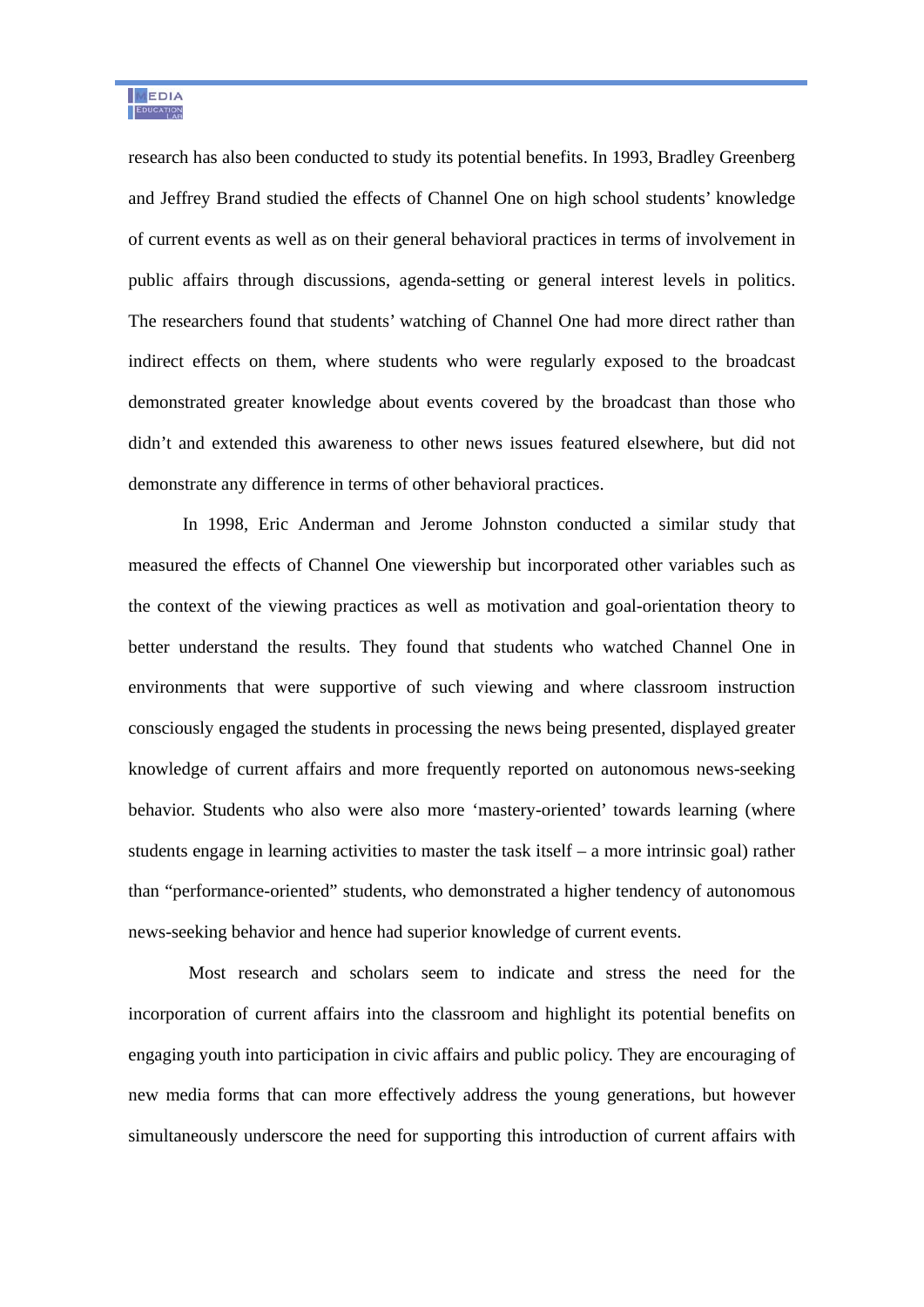conscious instruction that sustains independent news-seeking behavior and that can stimulate civic engagement.

A Case Study: Current Events Blog in Scarsdale School District

 As blogging has been touted as an innovative pedagogical practice, and academicians have stressed the need for exposing students to current events, this section will focus on the Scarsdale Current Events Blog. Since February 2006, the Scarsdale School District in Westchester, New York, has attempted to use blogging as a new way to incorporate current events into the classroom. The blog is connected to the school's website (available at http://pfolkemer.googlepages.com/scarsdalecurrentevents). The current events blog has gained popularity with students and teachers, and changed some teachers' instructional methods. In order the better understand the conditions that have made this blog possible and largely successful, two areas in the following sections will be covered: the background of the Scarsdale School District, and interviews with teachers and administrators about the blog's development and use.

#### *Scarsdale School District*

The Scarsdale public school district is one of 47 districts located in Westchester County, New York. According to the U.S. Census (2000), Scarsdale Village houses a population of 17,823 and 5795 households. This area is one of the wealthiest in the country, where the median household income is \$182,792 and the median house value is \$708,000. The per capita income of Scarsdale Village residents is \$89,602—higher than the average per capita income of Westchester County at \$36,726, and four times higher than the national per capita income of \$21,587. Scarsdale School parents are made up of 82% White, 15% Asian, and less than 1% African American. This population is highly educated—31% of parents have a bachelor's degree, 29% have a master's degree, and 24% have a professional school degree. Seventy-seven percent of Scarsdale parents have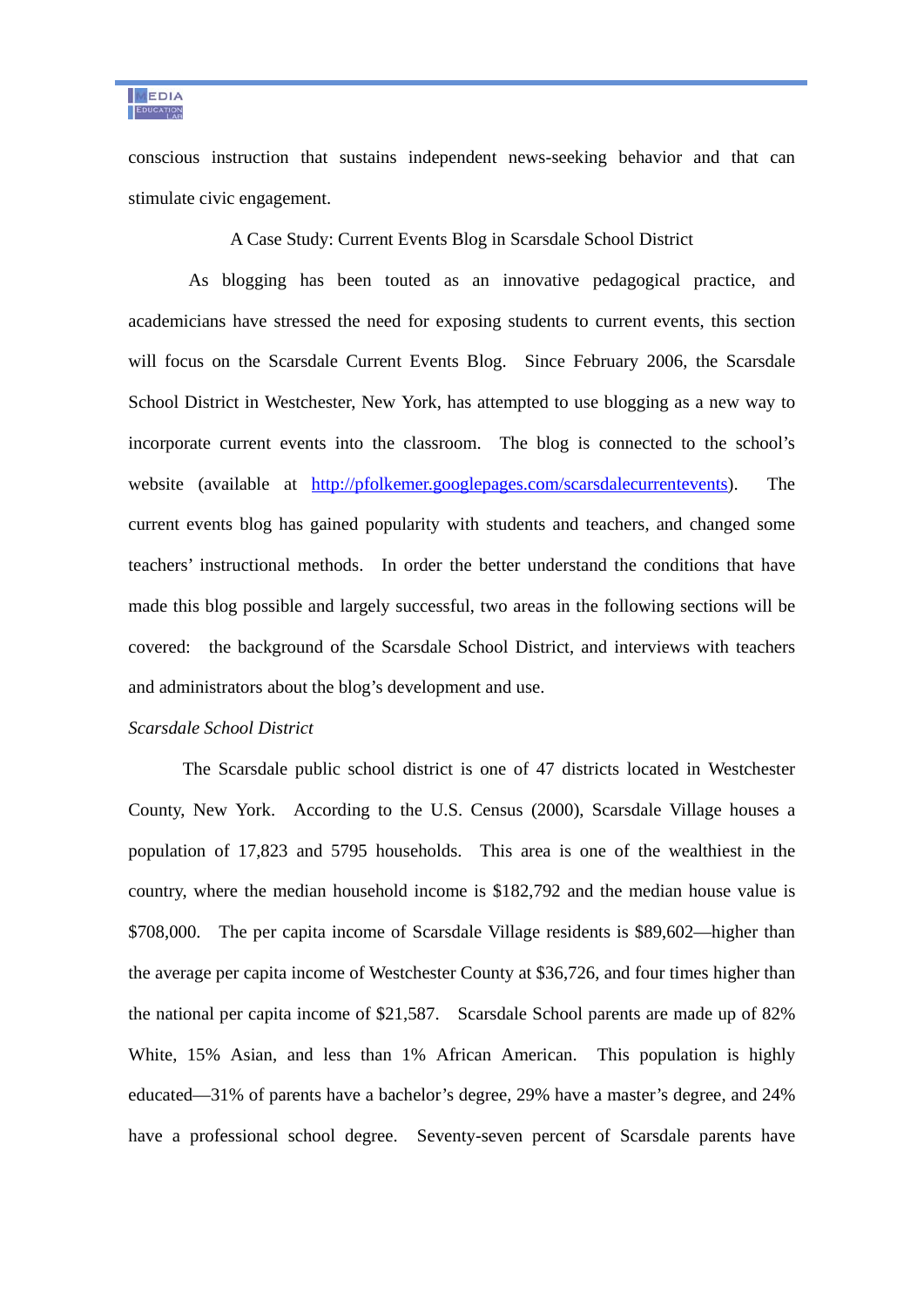management or professional occupations.

Scarsdale is known for its high academic quality. Scarsdale consists of five primary schools, one middle school, and one high school. The average class size is about 20 students. This is a school district with low student needs in relation to district resource capacity. According to the University of the State of New York and The State Education Department (2005a), the annual attendance rate was 97.4% and student suspensions were 1% during the 2002-2003 school year. There are approximately 1,300 students in the high school. At least 96% its graduates go to 4-year College. From 2000-2003, district-wide total expenditure per pupil was \$18,828, compared to New York State public schools' total expenditure of per pupil, which is \$13,085 (University of the State of New York & The State Education Department, 2005b). According to the National Center for Education Statistics (2005), Scarsdale Middle School ranks the  $26<sup>th</sup>$  of 693 New York public middle schools (see Table 1).

#### Table 1

#### *Scarsdale Middle School Ranking*

| $\mathsf{Rank}^*$<br> o(f) <br> 693) | School | <b>District</b> | Total<br>students<br>(2005) | Student/NY<br>Ratio<br>(2005) | Teacher Assessments, 8th<br>8th<br>Math (2005) Language | NY<br><b>State</b><br>State Assessments, NY<br>Grade<br>Grade English | <b>State</b><br><b>Assessments</b><br>Combined** |
|--------------------------------------|--------|-----------------|-----------------------------|-------------------------------|---------------------------------------------------------|-----------------------------------------------------------------------|--------------------------------------------------|
|                                      |        |                 |                             |                               |                                                         |                                                                       |                                                  |
|                                      |        |                 |                             |                               |                                                         | Arts (2005)                                                           |                                                  |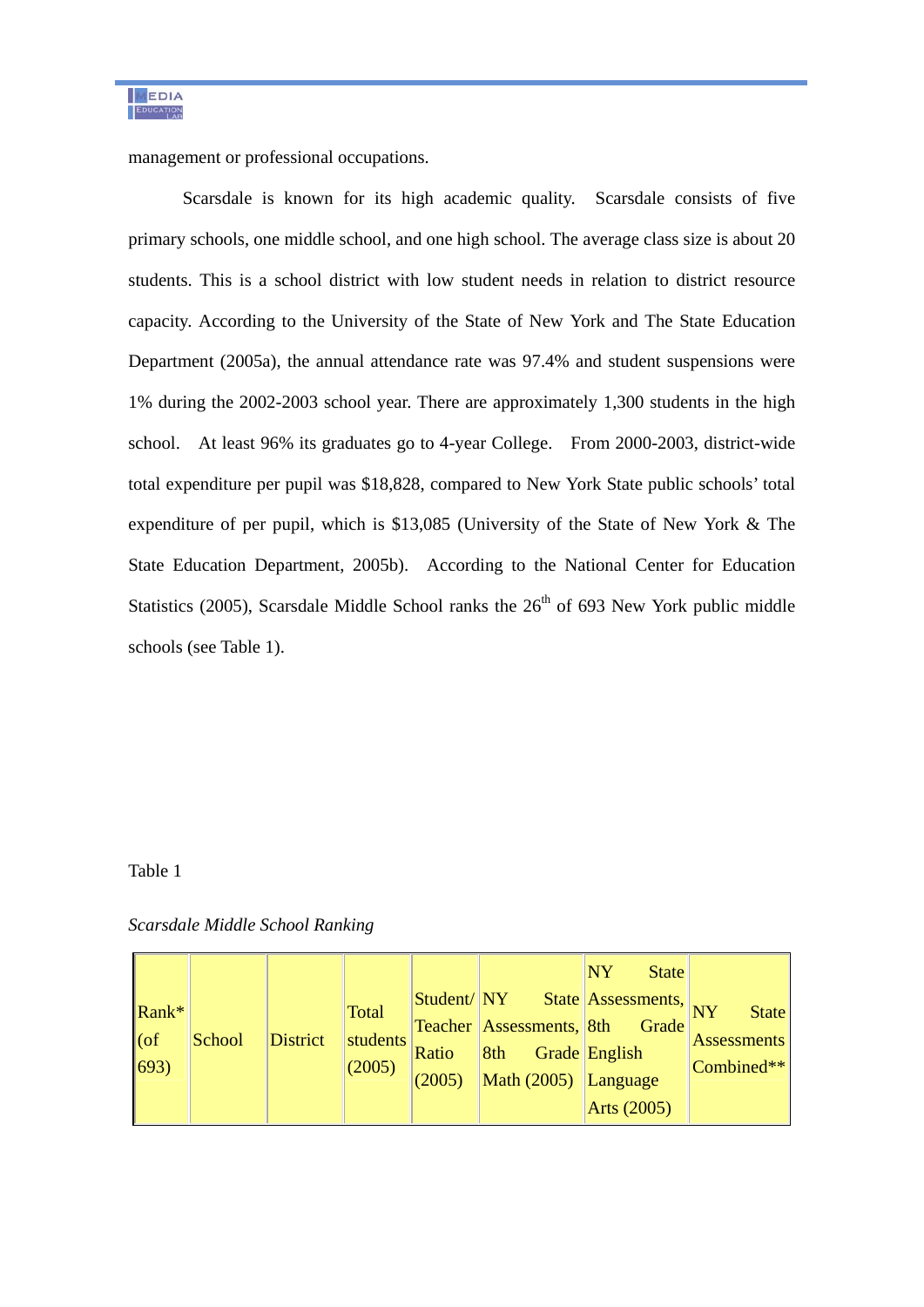| MEDIA<br><b>EDUCATION</b> |                 |                     |  |      |  |  |  |  |  |  |  |
|---------------------------|-----------------|---------------------|--|------|--|--|--|--|--|--|--|
|                           |                 | Scarsdale Scarsdale |  |      |  |  |  |  |  |  |  |
| 26                        |                 | Middle School 1120  |  | 11.9 |  |  |  |  |  |  |  |
|                           | School District |                     |  |      |  |  |  |  |  |  |  |

(\* Rank is determined by the summation of the two NY State Assessments scores. The school with the highest combined score is ranked #1. \*\* The values used in the NY State Assessments columns are % met standard. Source: National Center for Education Statistics, 2005).

 Scarsdale is described by Paul Folkemer, Assistant Superintendent for Instruction, as a "progressive school district" that has some of the highest achievement numbers in the country. This allows the district to "take a different position regarding instruction" where, for instance, they boycotted state tests because parents all supported the boycott, and because they believed state tests had a negative impact on the instruction of the school. They may soon drop all Advanced Placement (AP) designation because they can offer courses that are of higher level than is AP. Rather than focus on achievement scores and standardized tests, the number one goal is that "students will love learning" (P. Folkemer, personal communication, January 26, 2007).

#### *Interviews with Scarsdale Teaching Community*

 It is clear that the Scarsdale School District is a progressive, high-ranking district with many available resources. To explore the conditions that have allowed the Scarsdale Current Events Blog to emerge, understand how it has thrived, and to understand how teachers are using the blog, the next section shares information from interviews with the blogs' creators, technical experts, and middle school teachers. Interviews with eight teachers, two technical experts, and three separate interviews with Folkemer—the blog's mastermind—reveal an intricate story of the blog's birth, support that was needed for its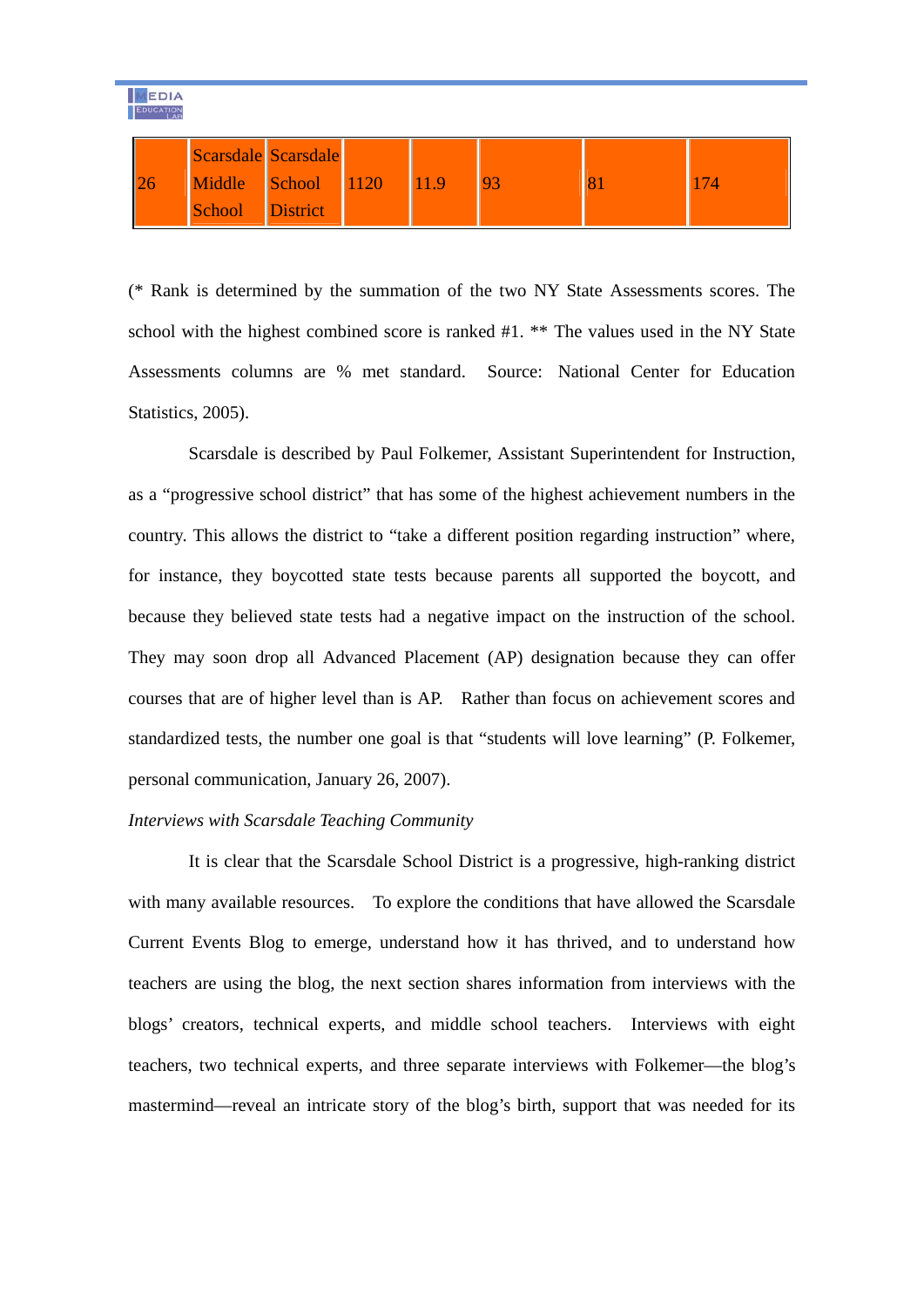

creation, and the advantages and disadvantages teachers face in using the blog in their classes.

*Emergence of the blog*. The Scarsdale Current Events Blog would not have been possible without the support of teachers and administrators, however, the mastermind behind the blog is Dr. Paul Folkemer. The blog format has been used for approximately one year, but Folkemer has been providing teachers a means to bring current events into the classroom for several years. Although he has always had a passion for the news, especially from his previous experience as the Executive Vice President for Education at *Channel One News* network, it was the events of the Iraq war that sparked his desire to provide a way for elementary teachers to talk about the war with their students (grades 3-5). On March 24, 2003, he emailed the first story about the Iraq war to teachers. Everyday he would email teachers a story of a current event with lesson plans and questions framed for an elementary student audience. A link to the story was also included on the school's website. If teachers wanted to, they could then distribute the story to class and have a discussion. Eventually the stories expanded to other topics in addition to the war, ranging from politics, human rights, research studies, and other current events Folkmer thought would be of interest to students.

 The previous format in which Folkemer emailed teachers a news story was not extremely successful (M. Pincus, personal communication, February 8, 2007; J.Crisci, personal communication, February 5, 2007) with teachers moderately using it (M. Rothman, personal communication, February 27, 2007). Pincus claims "people didn't grab on to the idea until the blog." One teacher noted "[Folkemer's] previous method of emailing one story a day was too 'flat'" but the blog format was more interactive and that is when she started incorporating the daily articles into class (E. Wixted, personal communication, February 2, 2007).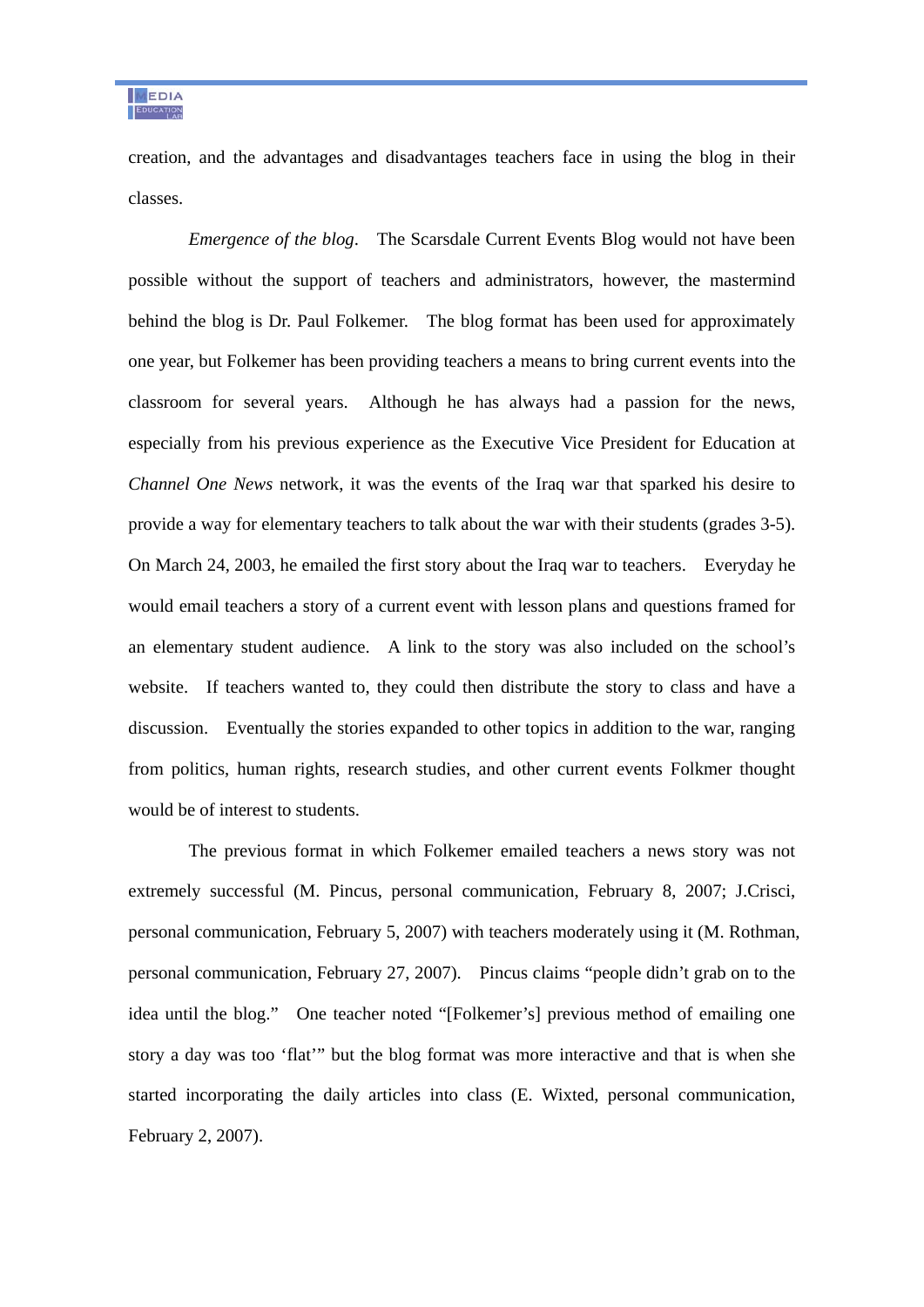Michael Pincus and Jerry Crisci helped Folkemer give birth to the blog. Pincus, the Technology Teacher at Scarsdale's Quaker Ridge Elementary School, approached Folkemer with the idea of turning the daily news story into a blog. Pincus learned about blogging from his brother-in-law, and was also inspired to use the technology after attending a seminar about how to use blogging in the classroom, led by David Warlick (education blogging guru) at the MacWorld conference. The aspect that excited them was that the fact that students could not only easily get a daily news story, but could also have a discussion about. Pincus was in charge of the technical ends of things. He initially looked into blogging software, but what was available at the time was too costly and complicated. After consulting with his brother-in-law, Pincus discovered Blogger (www.blogger.com), a facet of Google. Using Blogger was an important decision because this allowed Pincus to use the Blogger interface on the Scarsdale school website without links to advertisers or outsiders. On February 15, 2006, the first story on the blog was posted. At first the responses were slow, but once Folkemer and Pincus promoted it to teachers, they showed it to their students, who shared it with other students, and it took off. Pincus said Folkemer was "like a celebrity" and before, students did not really know who Folkemer was, but now they know him as the blog man.

 Jerry Crisci, Director of Technology for the district (and Pincus's boss) also played a role in the blog's birth. Crisci claims he "takes people with technology ideas and implements them," including helping teachers to set up their own blogs (J. Crisci, personal communication, February 5, 2007). To allow for the blog on the school website, Crisci freed up some web space on the server and worked with the Blogger interface to seamlessly integrate it on the site. Both Pincus and Crisci are interested in the Web 2.0 initiative and how this can impact education. Web 2.0 is a term for new uses and applications of the Internet. For instance, websites are now incorporating software use within a website itself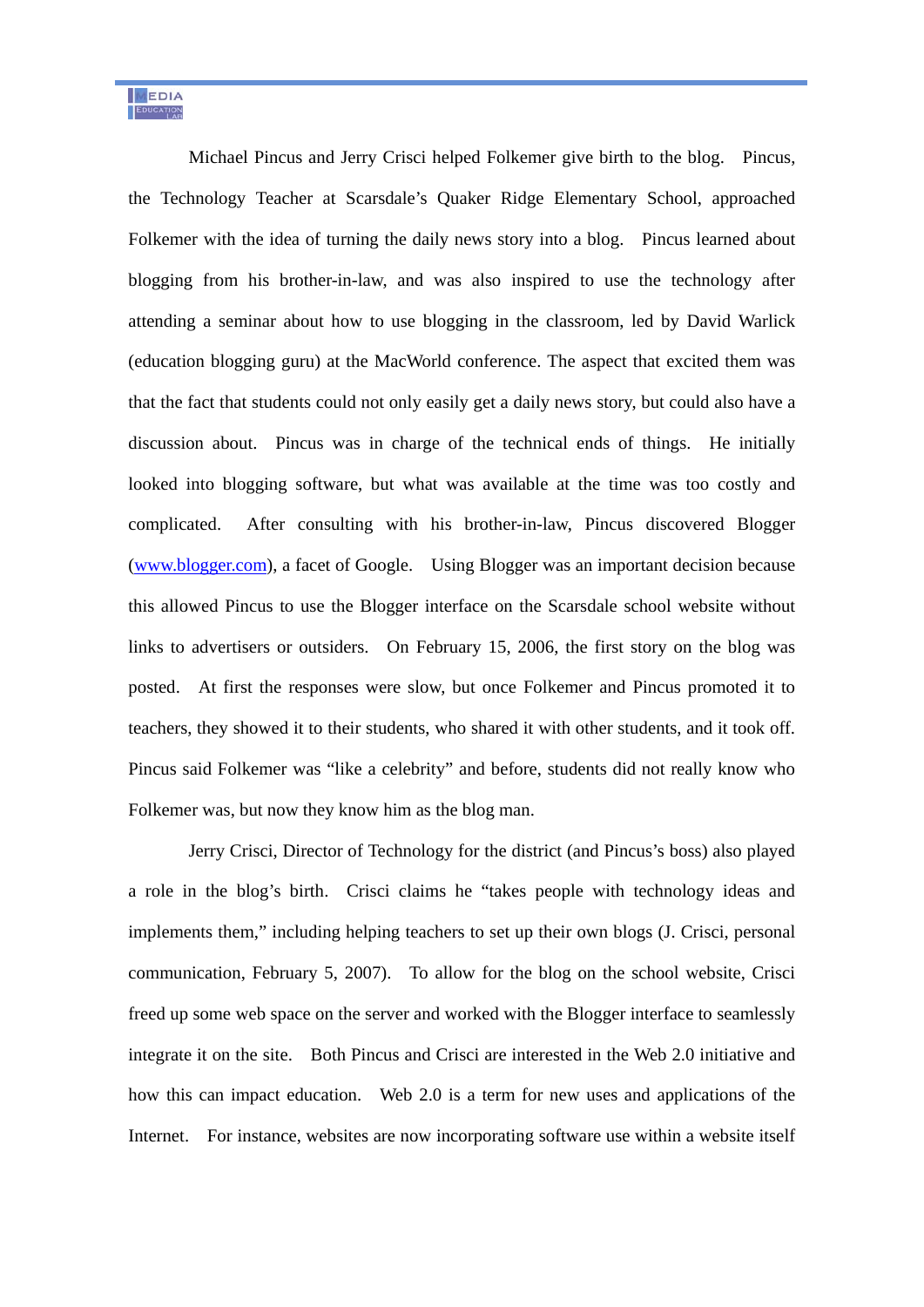rather than on separate software applications on a computer. User-generated content is increasing, where users can read and write on the web, post videos, work on projects together, and collaborate. Crisci was one of only 50 teachers from the East Coast to be accepted to attend the *Google Teacher Academy* and become a Google Certified Teacher in the use of innovative technology in the classroom (Google Teacher Acadmy, 2007). Once Folkemer learned how to use Blogger from Pincus and Crisci, they were not really involved unless technical assistance was needed.

*Managing blog content*. Although Folkemer had help getting the blog up and running, he takes responsibility for posting daily stories. Everyday, he browses through the headlines and decides on a story for the blog. He then reads about the story from several news sources, ranging from *CNN*, *MSNBC*, *The New York Times*, the *Washington Post*, *National Geographic*, and *PBS*. After gathering information from multiple sources, he writes a news story in a conversational way that children can understand, reworked for an elementary school audience. He takes a "what don't they know" point of view in order to write the story: "When I read stories, I have a good sense of what kids need to know" (P. Folkemer, personal communication, February 1, 2007). Folkemer is described as always checking his Blackberry, where he receives student blog responses and approves them before they go "live" on the blog site (Pincus). He chooses the stories based on two factors: if they connect to the curriculum, and if they exemplify what students would find exciting to know (P. Folkemer, personal communication, January 23, 2007).

 Folkemer's passion for current events is an important factor fuelling the blog, as he says, "everyone knows I care a great deal about current events as a topic" (January 26, 2007). Others know about his passion, claiming he "gets very obsessive about it" and "He sees it as a calling" (Crisci). He even works on evenings and weekends to post new stories (Folkemer, January 26, 2007). One teacher reflects on the transition of his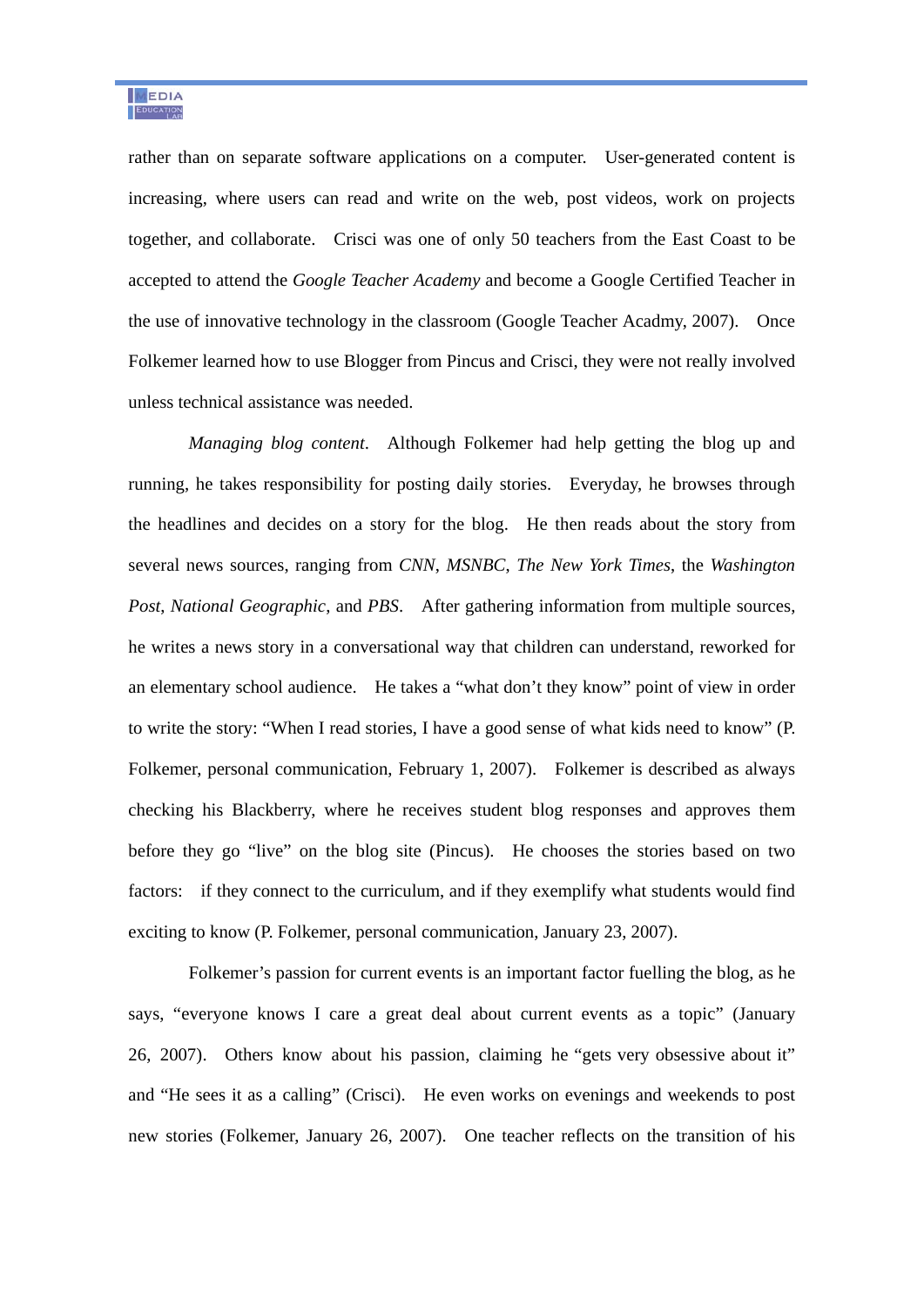daily teacher emails to the blog:

Teachers all know that current events are important to Paul. The articles were there, but they [teachers] chose not to use them because of the inflexibility. But Paul didn't give up on it; he kept hammering at it until he came up with the idea of the blog—and the kids can tap into it, and they get to pick the articles they're interested in. (Wixted)

Another reason for the blog's success is that its use is not required of teachers. All teachers are looking for unique ways to engage kids, but Scarsdale is a "locally autonomous environment" where teachers have a high degree of freedom (Folkemer, January 26, 2007). The blog is optional for teachers because, as Folkemer says, "that's our culture, everything's optional" (February 1, 2007). Thus, the birth of the blog was possible d ue to one person's dedication combined with knowledge and resources of new techn ology initiatives, set within a locally autonomous environment.

Once the blog was up, Folkemer saw "phenomenal response" (January 23, 2 007), but not from his target audience of third through fifth graders. Although som e elementary school students were using the blog, administrators and teachers notice d the blog had been taken over, so to speak, by middle school students, yet no stu dents were required to use it for class. This means that middle school students pic ked up blogging on their own. Teachers heard stories of students blogging with th eir parents, talking about the news around the dinner table, and being engaged beyo nd their homework by using the blog. Due to its popularity, many middle school t eachers started using the blog in class.

 For these reasons, a group of eight middle school (sixth through eighth grad e) teachers were interviewed about how they use the blog in class. Their subjects range from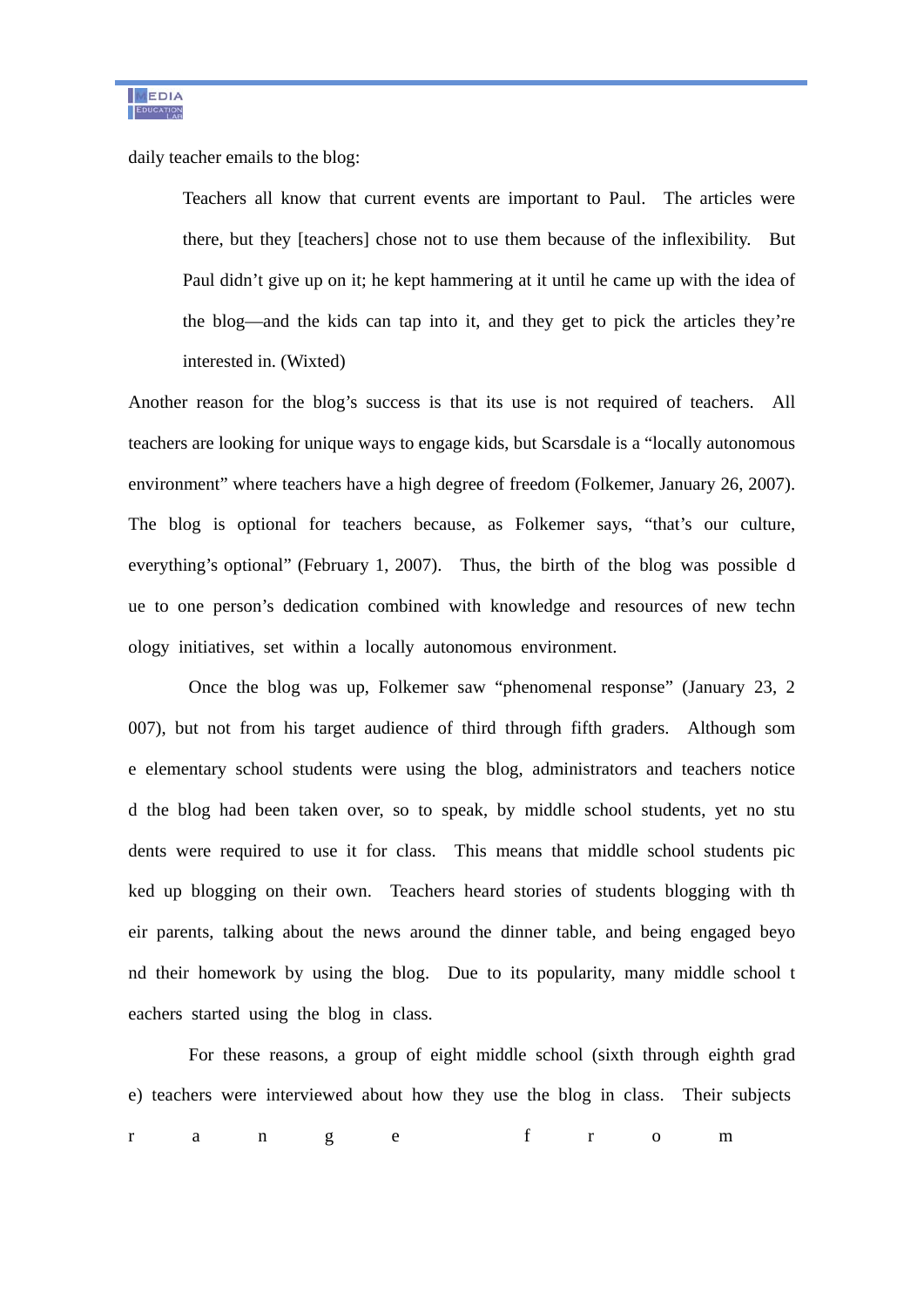history, social studies, English, and humanities. Six female and two male teachers were in terviewed, ranging from 1 ½ years to 36 years of teaching experience at Scarsdale. The foll owing teacher responses regarding the blog are drawn from semi-structured phone a nd email interviews (see Appendix A: Interview Questions). Their responses are di vided into two sections: teachers' use of the blog in their classroom, and problems with the blog. The first section on teacher use covers three areas: 1) How teach ers use the blog, 2) overall positive benefits, and 3) convenience for teachers.

 *How the blog is used. O*f all the teachers, five use the blog often in class (at least once a week), two use it moderately (once a month or less), and one teacher has never used the blog. Two of the teachers using it often, however, just started using it this year. Most teachers require that students post to the blog a certain number of times per quarter. This provides students a choice as to which story they will respond to, so long as they complete a certain number of responses per quarter (the average amount required averages out to approximately two postings per week). All of the teachers who use the blog do so for two reasons: 1) to keep up on current events; and 2) to connect to their curriculum. The moderate-use teachers would use the blog more if the stories connected better to the material they are teaching. One teacher noted she only discusses the blog in class if it is relevant to what she is teaching (Wixted).

 Although students have access to computers within the school, most of them interact with the blogs from their home computers (J. Milliken, personal communication, February 26, 2007; S. Scharf, personal communication, February 27, 2007; Wixted). Whereas some teachers graded students simply on whether they posted or not, other teachers required students to use proper grammar and spelling, or make "an earnest effort to participate" (Scharf), or require at least a paragraph long response (M. Lahey, personal communication, March 1, 2007). No teachers graded on the opinion of students, but one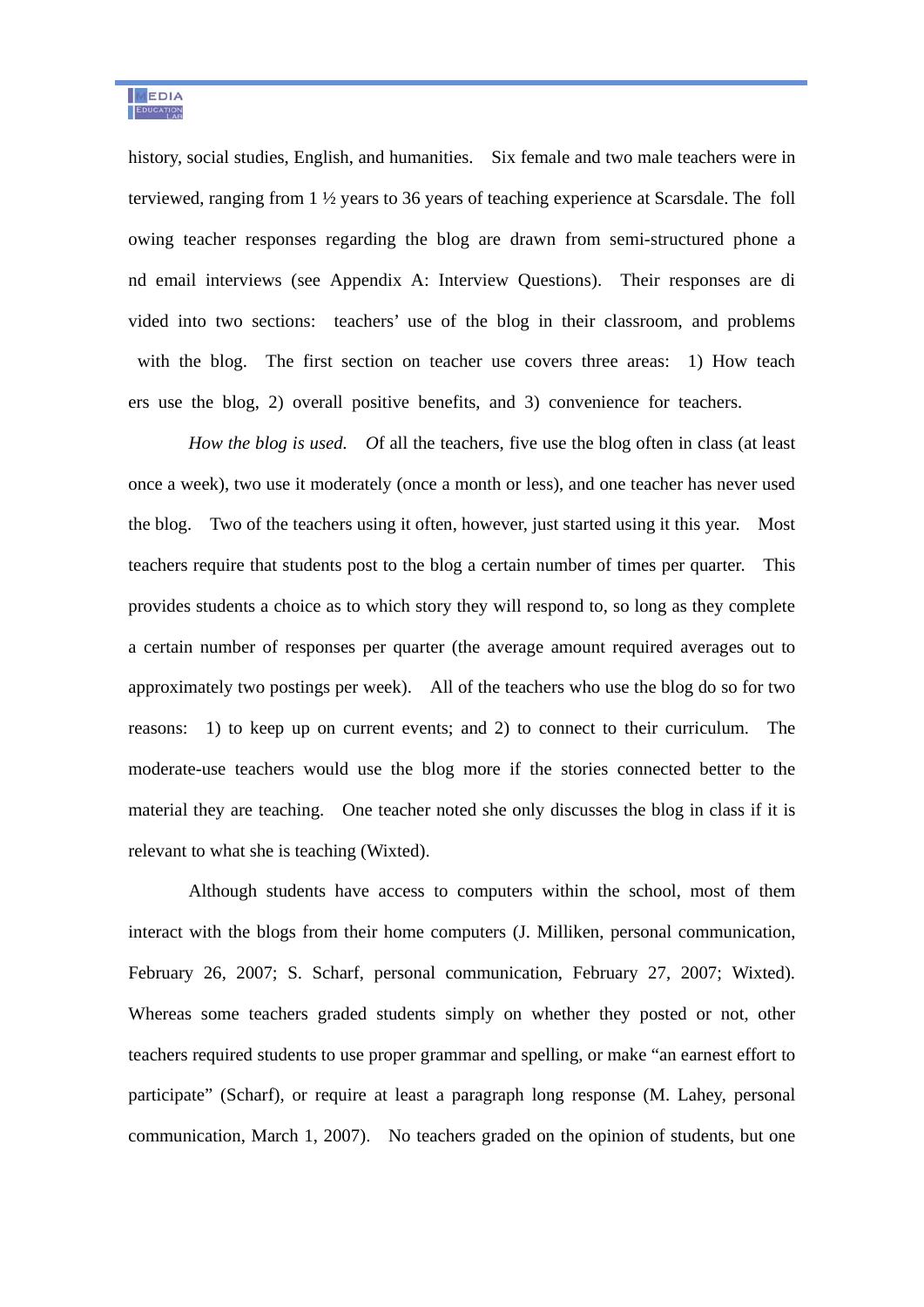graded on "logical errors" in their statements (Scharf). Quality of student writing was a concern for some teachers and will be discussed in the next section on problems that have emerged from the blog.

 The blog serves to engage students in class. One teacher noted how she uses the blog to draw students into the discussion, and discern understanding or misunderstanding of the material (Wixted). She brings in students by referring to their blog posts, for instance, "I noticed you agreed with this issue on the blog." She brings in lower level or introverted kids into class discussion through the blog by asking them, "What did you say on the blog?" (Wixted). She also uses the blog to discern if students have completely missed the connection to the material taught, and she then can readdress the material in class.

 The teachers who taught in the CHOICE (Cooper House Option in Contemporary Education) program seemed to use the blog more than other teachers. The CHOICE program is an alternative school within the social studies program that has more flexibility in the curriculum (J. M. Castiello, personal communication, March 1, 2007). CHOICE's interdisciplinary feature is *World Conference*; a twelve-week long program where students learn and model the United Nations (Scarsdale Middle School, 2007). This program has a heavy focus on current events, and the blog is used as a tool in keeping up with and discussing current events (Castiello). The CHOICE program also has a heavy technology focus. In one class, all of the students have their own video-capable iPods (Rothman). Students in the CHOICE program are required to make their own podcasts and videos, so the technology focus could be another reason for increased use of the blog. For example, one teacher going through the *World Conference* program, which requires an intensive unit on international current events, noted, "While we were preparing for the *World Conference* the students used the log [sic] everyday. They were also required to keep a news journal with news stories that related to their countries and region" (Castiello).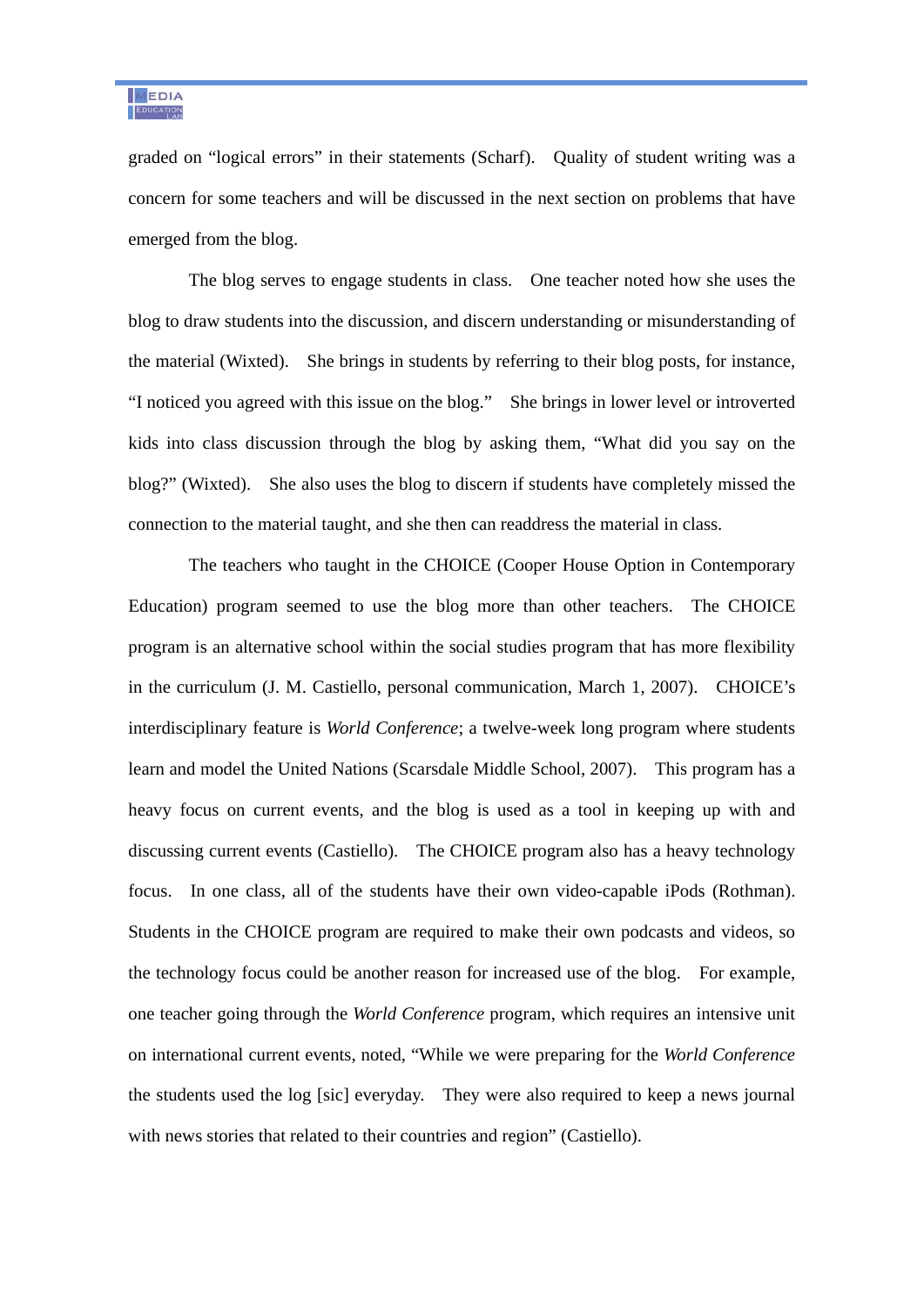On the other hand, one of the teachers interviewed said she never used the blog. Rather, she incorporated current events into class by providing students articles from the *BBC*, *USA Today*, and the *New York Times*. Students would read the article and respond to the "5 W's" (who, what, when, where, why) in class. She preferred using *New York Times* articles rather than the blog stories because the higher level of writing of the *Times* provided students a better opportunity to increase vocabulary. In addition, she was concerned with the quality of student writing on the blog, and that the blog was not directly related to her unit of study. In addition, she felt she had little time to refer to the blog during class.

*Positive benefits.* Thus, the blog seems to be used primarily as a graded, supplemental means to enhance curriculum. Previously, some teachers would incorporate current events by having students bring in newspapers or online news articles and share the articles in class by answering the "five W's." One teacher found students were not bringing in articles that were newsworthy, and that requiring students to cut out articles was "more cumbersome than rewarding" (Rothman). One teacher required CHOICE students to keep a current events journal, where students had to write news stories based on that week's topic (Castiello). She found that the blog helped them with this assignment. Although the blog is supplemental, several teachers noted that they and their students occasionally still bring in a news articles (Wixted).

 Thus, for three teachers in particular, the current events blog has changed the way they teach current events. Blogging has helped develop a habit of reading the news daily (Castiello; Lahey). One teacher mentioned her students are excited to share news stories daily, as they would exclaim, "Did you hear what happened?" "Can you believe that this happened?" and "Can we talk about this?" (Castiello). Another teacher noted the impact of the blog on her teaching: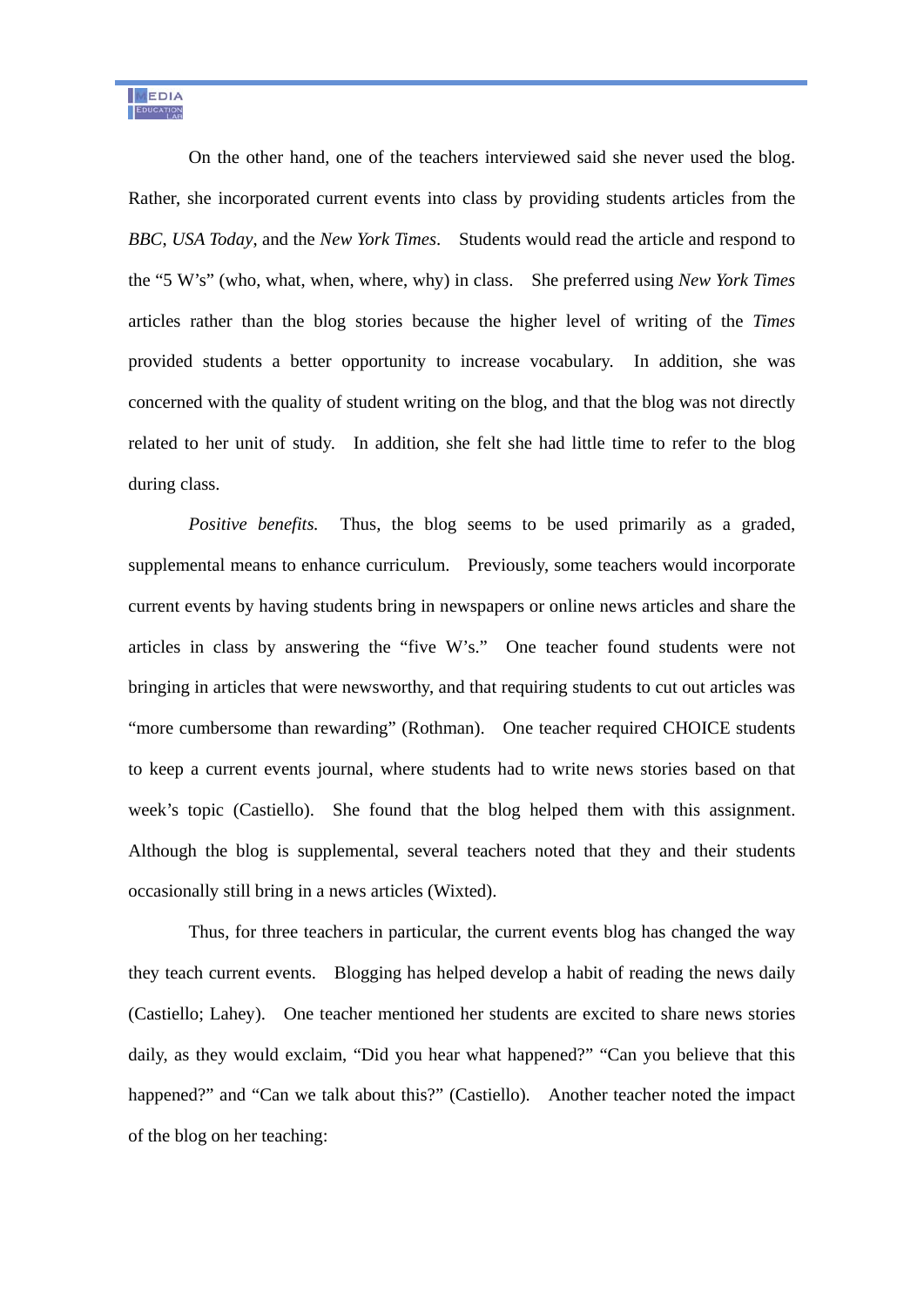When the students did a research project on the legacy of the Declaration of Independence and had to find a current issue that reflects one of Jefferson's ideals, they were advising each other to use the current event/blog site to get ideas. That was the moment when I realized that the current events component of my class was working. The students did not see it as a burden, but as an interesting and enjoyable part of their social studies experience. (Lahey)

Another teacher reflected on how he wants students to know what is happening in their lifetime. In reflecting on his own life, he noted:

I was a teenager during the Rwandan genocide, and, yet, I had no idea it even occurred until I started studying history as an adult. What I had lived through as *current events*, I had to later learn as *history* [emphasis his]. I hope to help my students overcome the insular ignorance that I had of the world when I was a teenager. I want to use the blogs to aid my students in this regard. (Scharf)

On a lighter note, another teacher took a "fun" approach to learning about current events: "My goal in using the blogs has been to get kids to read news for the fun of learning cool stuff that's going on in the world" (Milliken), and another an "entertaining" approach, as the blog is a "new means to entertain and educate your students, and not feel too overwhelmed by it" (Rothman).

 Several teachers who use the blog often note its overall benefits include increasing the likelihood that students watch or read the news outside of school (Rothman), helping students understand hard news stories and reading for details (Castiello), and looking at themselves with an "outside lens" (Wixted). The blog also provides a means to communicate for this age group, as Rothman mentions, "blogging helps this generation because it makes it easier for them to communicate their feelings—it's valuable."

Teachers report that most of their students' reactions to the blog have been positive.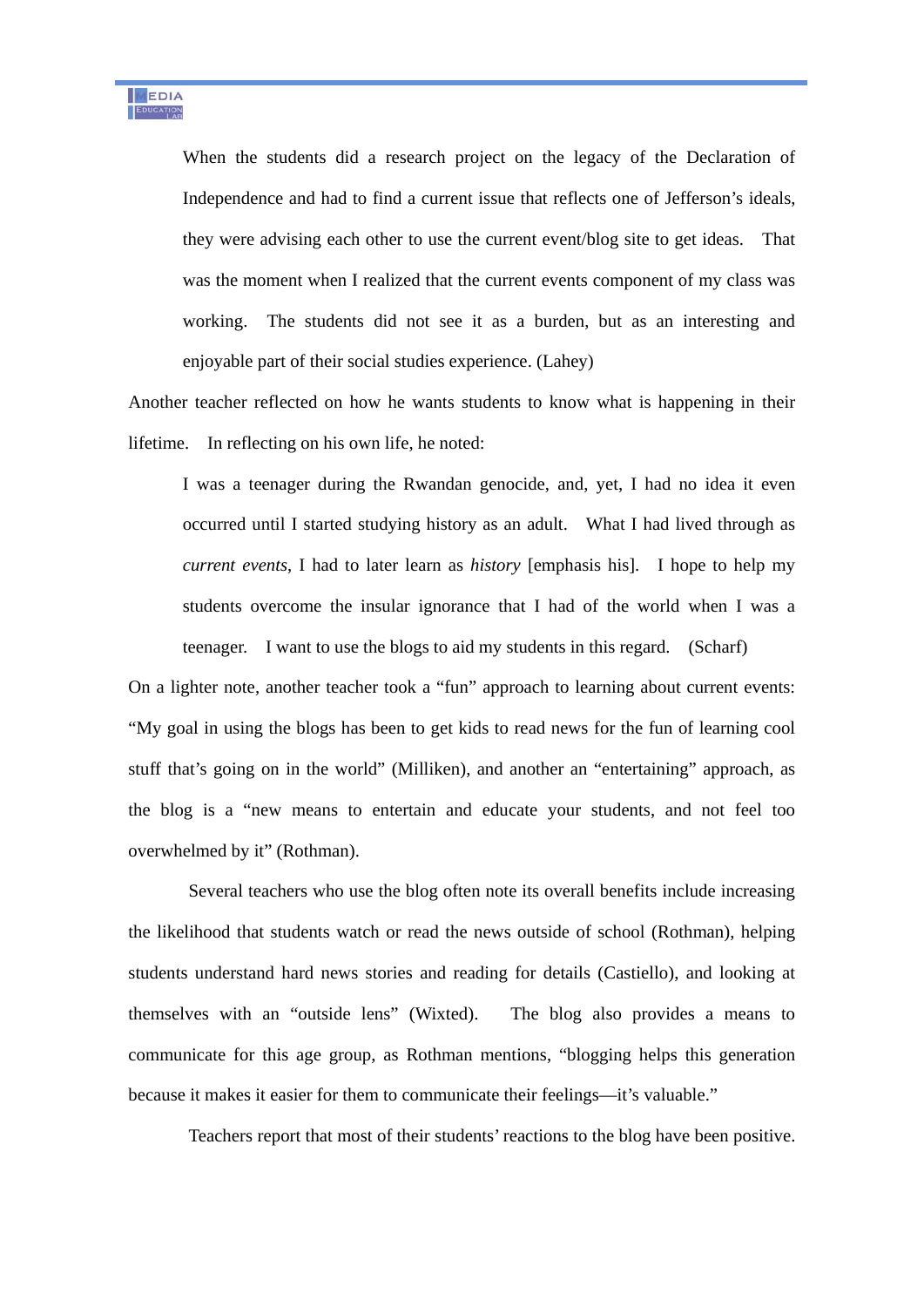The public aspect of students seeing their name on the blog and having others respond to their posts piques their interest, offers them a chance to interact, and increases the "coolness factor" (L. Tavelli, personal communication, February 26, 2007). One teacher who often used the blog exclaimed:

The kids love to blog! They often will blog many more times than they are required to. The blog site also allows them to interact with each other and share opinions. Some of my students will respond to other comments they have read on the story. It also gives them the freedom to choose the articles they are interested in just as most adults do when they read the paper. This is teaching them skimming skills and allowing them to connect to the issue/article they are reading. (Lahey)

Because students can choose the stories they want to respond to, it provides them a sense of choice in contrast to a requirement that students all do the same thing: "If they were forced to do it, then it would be negative" (Tavelli). This falls into the "locally autonomous environment" culture earlier mentioned (Folkemer). In addition, the blog offers a new form of homework that is appealing, as one teacher put it, "blogging beats most homework" (Milliken).

 *Convenience.* Another reason teachers enjoyed the blog is for its convenience and function as a time saver. Blogging allowed less time for students to look for articles (Rothman), and provided teachers a way to cover current events without having to spend time during class reading articles or discussing them extensively. One teacher liked the blog because he could not always devote sufficient class time to the day's news (Scharf). The blog also allowed teachers to monitor student use in tracking who posted and when.

 Even though there has been largely positive feedback on the blog, there are some problems. Four major problems that emerged from the interviews include: 1) Concerns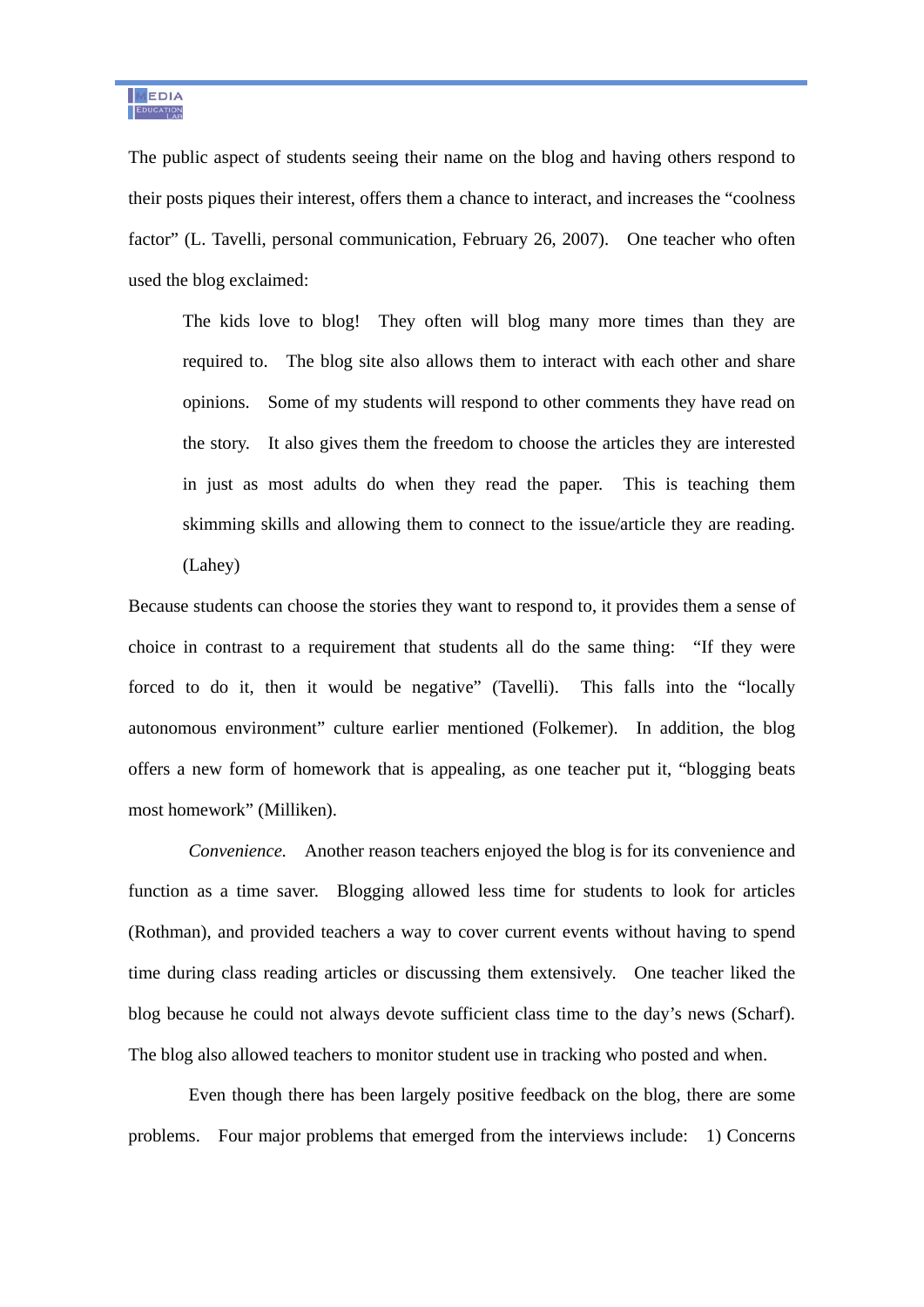with quality of writing; 2) lack of teacher control, 3) new problems with the multiple-story format; and 4) practicality.

*Quality of writing.* Teachers fall into two camps: those who are concerned with writing quality on the blog, and those who are not as concerned. This concern has to do with whether a teacher is required to teach English. One teacher who covers social studies and English asks students to edit their writing for form (grammar, punctuation, spelling) before posting to the blog, and prefers that students write in a formal tone (Rothman). On the other hand, teachers who do not teach English are more concerned with self-expression on the blog rather than form. This camp of teachers believes that students are using "this generation's way of communicating" where they write to get out their thoughts rather than for perfect form (Tavelli). One teacher called this type of writing "right from the gut" (Tavelli). In fact, one teacher worries that grading on form may limit a student's openness in expression: "if a kid is going to agonize over writing and grammar, it will slow them down" (Wixted). These teachers seem most concerned with the thought and expression of a response. Blog writing is connected to the way students think through thoughts and gives them "an opportunity to think about it on their own time" (Tavelli). Even Folkemer, who browses over the student responses before he posts them "live" on the website, is comfortable posting those with weak form.

 *Lack of teacher control.* A second problem that has emerged is teachers' level of comfort in letting go of control in how students blog and what they say. One teacher mentions that she has had to give up some control, as "with the blog you're a little more hands off as a teacher" (Rothman). Another teacher that uses the blog often mentioned that the blog reflects what goes on inside a classroom and can reflect the teacher as well. She speculated that, due to this lack of control, some teachers either do not send their kids to the blog, or they make students write a grammatically perfect blog (Wixted).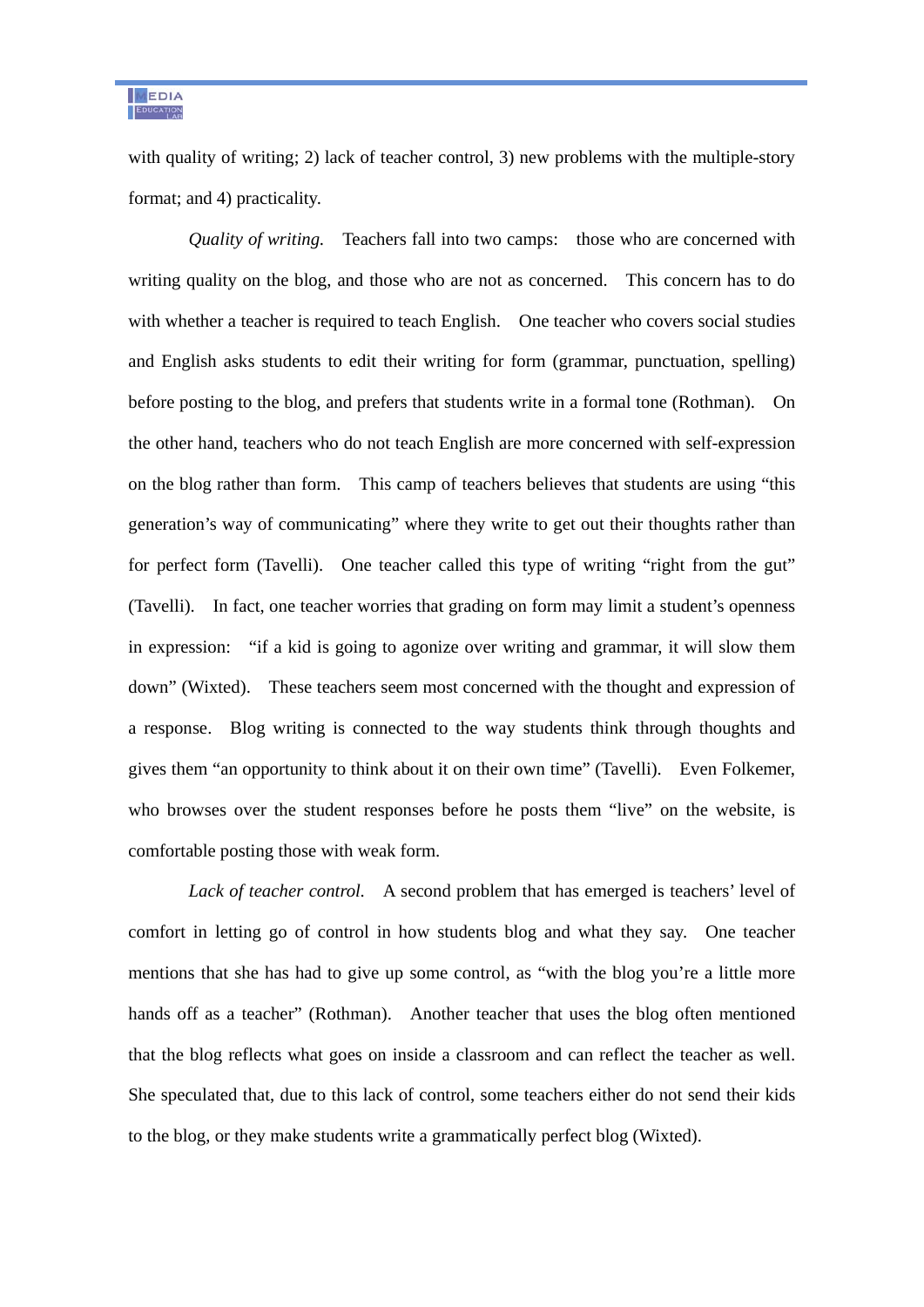*Problems with multiple-story format.* The third problem has to do with the recent multiple story format of the blog. Whereas previously the blog included one story per day, in January Folkemer decided to post multiple news stories per day (Folkemer, January 26, 2007). He eventually would like to expand the site into a news website for kids, and perhaps that is why he is adding multiple stories (Folkemer, February 2, 2007). Thus, now the blog has several sections and stories, according to its description:

Keep up to date on what is happening in the world and share your views on current events with others. The current events page includes stories about world news, U.S. news, New York State news, science and technology news, health news and two special features--You Be the Judge and Life in America. Stories are updated daily. (Scarsdale Public Schools, 2007)

The new format with multiple stories has been confusing to students (J. Crisci), and it has proven more work for teachers. Regarding the new multiple-story format, one teacher lamented, "there's so much on there that it's overwhelming" for her and for her students (N. Collins, personal communication, February 27, 2007). Another teacher who often uses the blog noted, "With many students and so many blogs, I cannot possibly track each student's individual postings" and that the multiple story format "was taking way too much time on a daily basis and was detracting from my lesson planning" (Scharf). Another teacher observed that "The kids liked blogging, but only will do it if it 'counts.' The format needs to be more teacher friendly, so that we can zero in on our student's work in a fairly efficient way" (Milliken). Although the total amount of posts have not decreased (they are just spread over several stories), one teacher found it was easier for kids to have a discussion in class if they have all read the same article, so she prefers the single story format for that reason (Rothman).

 *Practicality problems.* Because of these reasons, a fourth problem has emerged: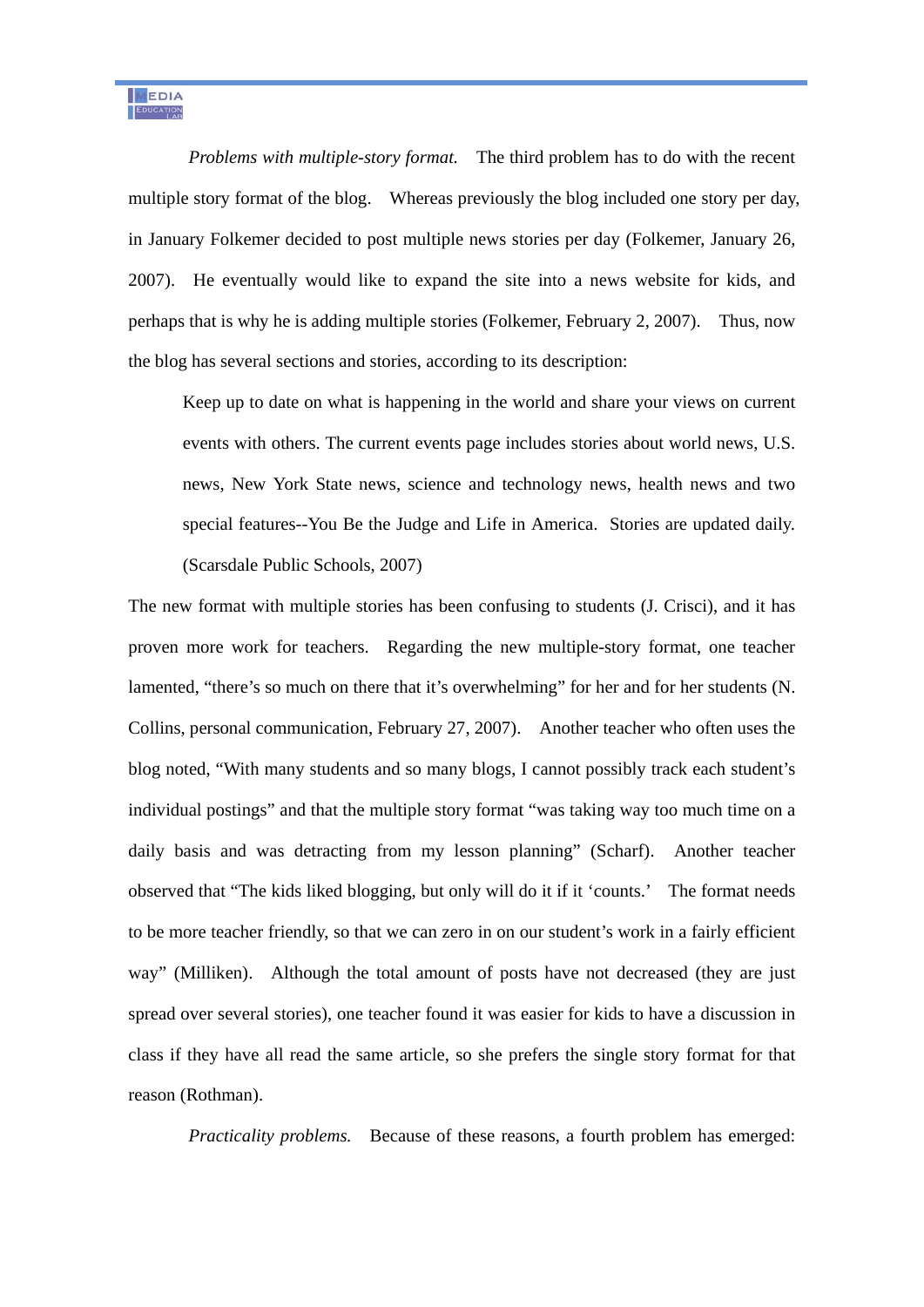

a concern from teachers of the practicality and ease of use of the blog. Although teachers enjoyed some conveniences from the blog, problems include the blogs' connection to the curriculum, and difficulty in teacher tracking and grading. One teacher admitted she would use the blog more if stories connected more directly to her curriculum:

Frequently, the current events site doesn't pick up items that we're dealing with in the curriculum. For instance, recently I spent 4 days teaching the Armenian genocide at the exact time that Hrant Dink was assassinated by a Turkish nationalist, but this story didn't appear on the current events site. (Milliken)

Some students do not enjoy being required to post to the blog, as one teacher mentioned a student said, "I love reading the articles but I don't like *having* to respond to them" (Scharf). And finally, two teachers vented that the blog is causing greater strain on planning and grading time. The first teacher noted,

My greatest frustration with my use of the blogs in my classroom is that this seemingly simple learning activity has, in practice, become immensely complicated and time consuming. . . .I hope to better use the blogs, and, most important, to

efficiently use the blogs as a more integrated, seamless part of my course. (Scharf)

This teacher likes the benefits for the blog system, but wants to develop an easier way to hold students accountable for responding to the blog in a timely fashion—to "streamline the entire process" (Scharf). A second teacher commented on the impracticality of use: "I'd require the blogging again if it were easier to administer. Is there some way student responses could be fed to a particular teacher, so I wouldn't need to scroll through hundreds of responses to find one of my student's responses?" (Milliken).

 In fact, four of the eight teachers articulated ideas for improving the Current Events Blog. One improvement is that the stories more directly connect to issues in the curriculum (Milliken). Another suggested a system where he could track and monitor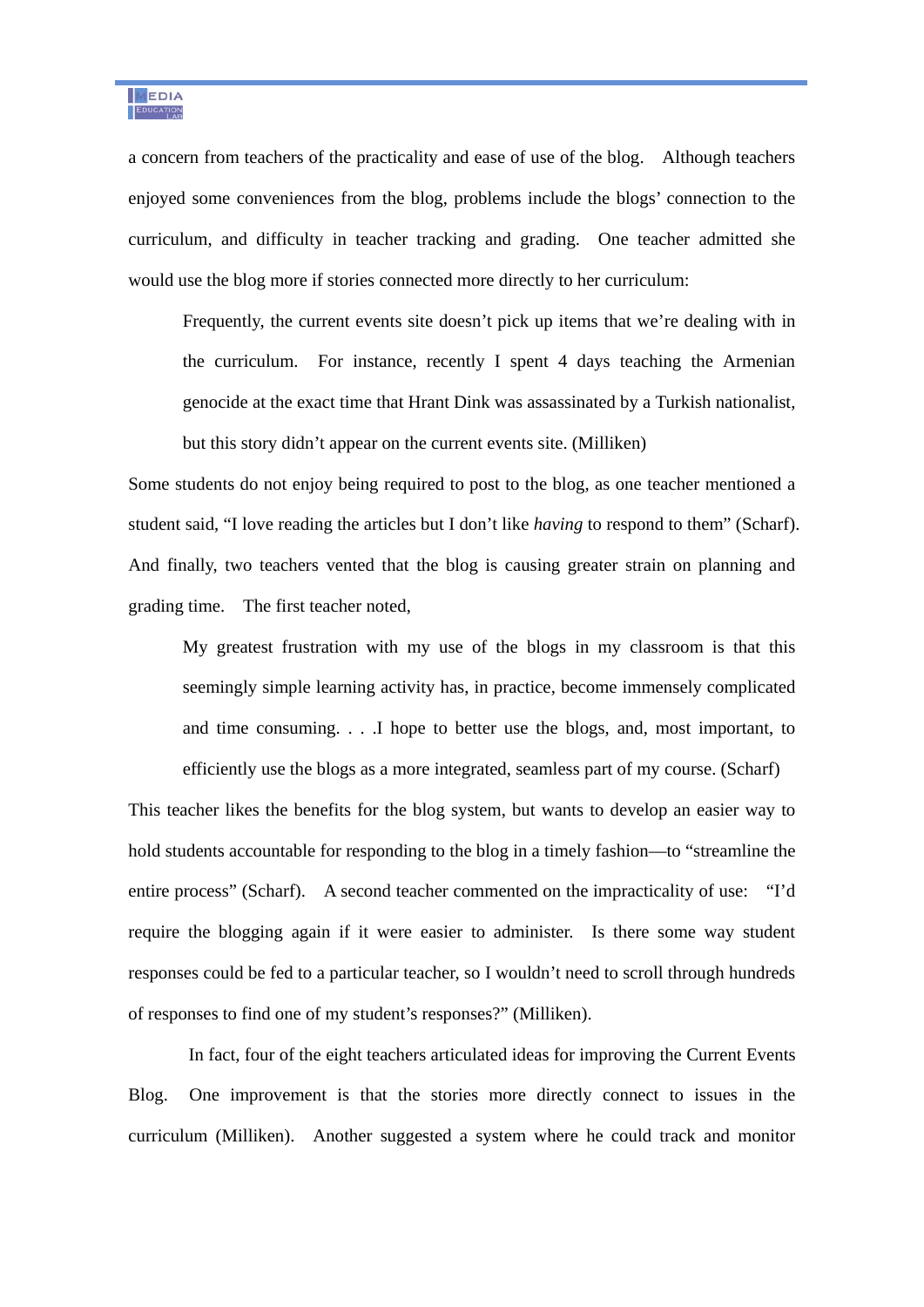students' responses, for "it is somewhat time consuming and inefficient for me to track the daily participation of 86 students to up to 10 blog articles" (Scharf). Pincus suggested that stories could be divided by grade level and expanded to high school students. Teachers should be able to post their own stories on the blog, and expand it to different pages for different subjects, another teacher recommended (Collins). And finally, one teacher wanted more student dialogue and creation of community on the blog (Rothman).

 On the other hand, there was a teacher who experienced no such problems with the blog, but she also had a complex system in place for grading and checking students' posts. In this system, she requires students to email her a copy of their response on E-Board (an online teacher-student communication device) every time they post. She then reads the responses and sends them a note indicating they have received credit. As she reads their responses, she sometimes sends back a more personal comment (Lahey). Another teacher has students submit a typed packet of their blog entries for quick review, but he is not satisfied with this method (Scharf). Thus, it is clear that although the blog has had an overall positive impact on this group of teachers, it is not without its problems.

 To sum up the story of the Scarsdale Current Events Blog, the conditions that made the blog successfully develop include a technologically innovative support staff, a school culture of innovation and freedom, the dedication of a passionate person who keeps the blog running, and teachers and students who are actively using it. Teachers are finding it useful, with positive benefit, and in some ways convenient, but they also are facing issues with quality of writing, lack of teacher control, problems with the recent multiple-story format, and troubles with the practicality of its use.

#### Avenues of Future Research

Based on this information, several avenues of research are necessary to further explore the Scarsdale blog phenomenon—for administrators, teachers, and students.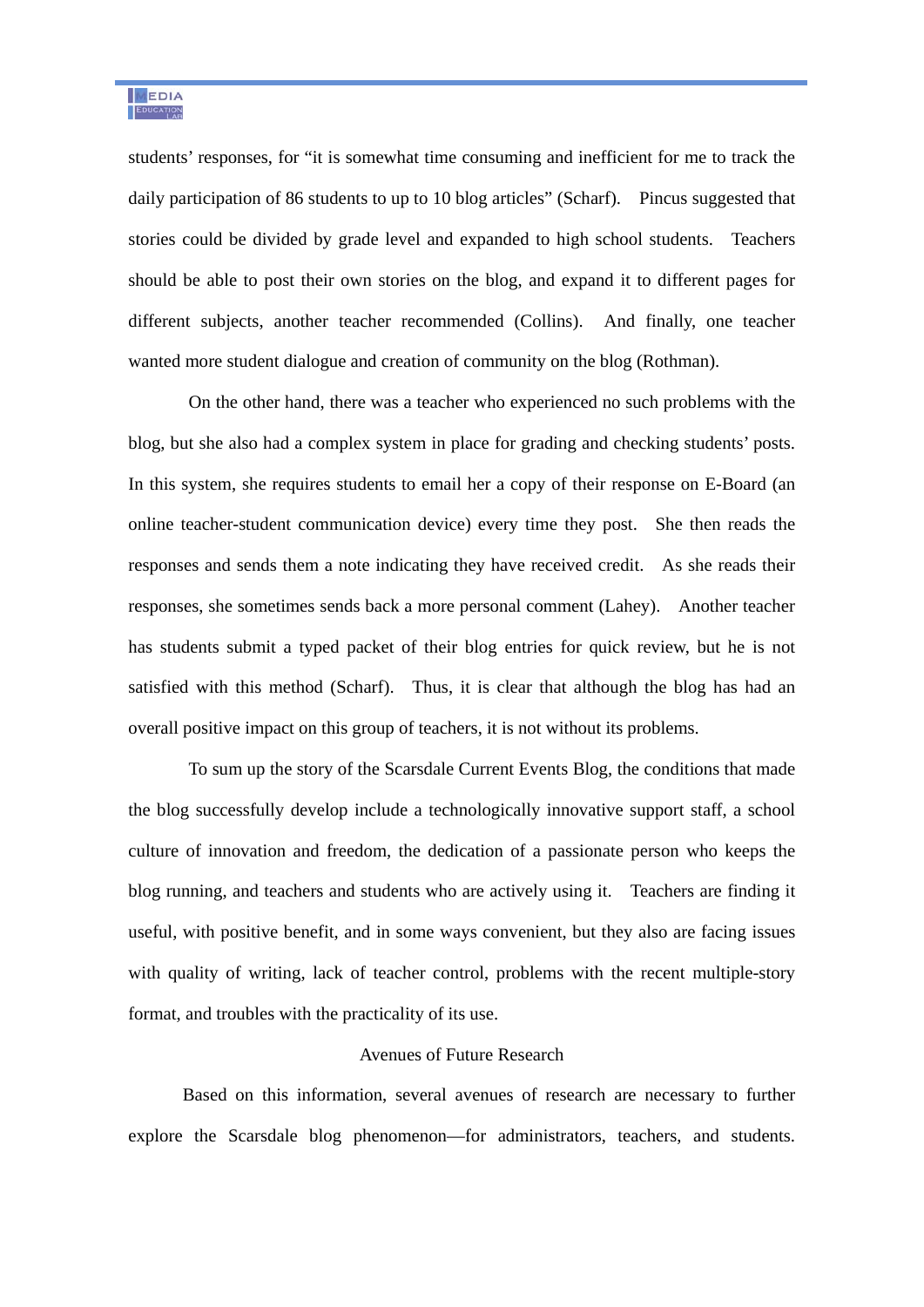Future research could reveal whether student blogging is an innovative way to educate and engage students, whether it improves or decreases their writing skills, if it increases their consumption and understanding of current events, and if it truly creates a community of learners. For instance, the content of the blog itself could be explored. What are students writing, when, how often, and what patterns can be found in their blog posts? A content analysis would be an effective way to explore these questions.

Another avenue of research is examining students' reactions to the blog and their self-reported blogging behavior. Although most teachers enjoy the blog, do students feel the same way? What are their attitudes towards blogging? Have students become more interested in current events? Have they been more engaged with their classes? A selfreport survey of students would be a way to explore these issues. Furthermore, in order to better facilitate teachers' integration of blogs in their classrooms, issues of teacher engagement in the blogging process and how teachers evaluate blog entries need to be investigated.

Since February 2007, three separate blogs have been added to the Scarsdale School's webpage in addition to the Current Events Blog. The Scrabble Challenge is a virtual scrabble-board challenge that requires students to post a word; the Science Challenge Blog encourages students to solve scientific brainteasers; and the Math Challenge Blog offers students problems to solve regarding math in real-life situations. The effectiveness of these blogs in helping math, science, and English teachers and students, for instance, has yet to be explored.

In conclusion, the Scarsdale Current Events Blog has been fairly successful, however, dealing with some of the problems reported by teachers will improve the blog and perhaps increase its use across other grade levels and subject areas. When asked what he wants kids to learn from the blog, Folkemer answered, "Read. Think. Write" (February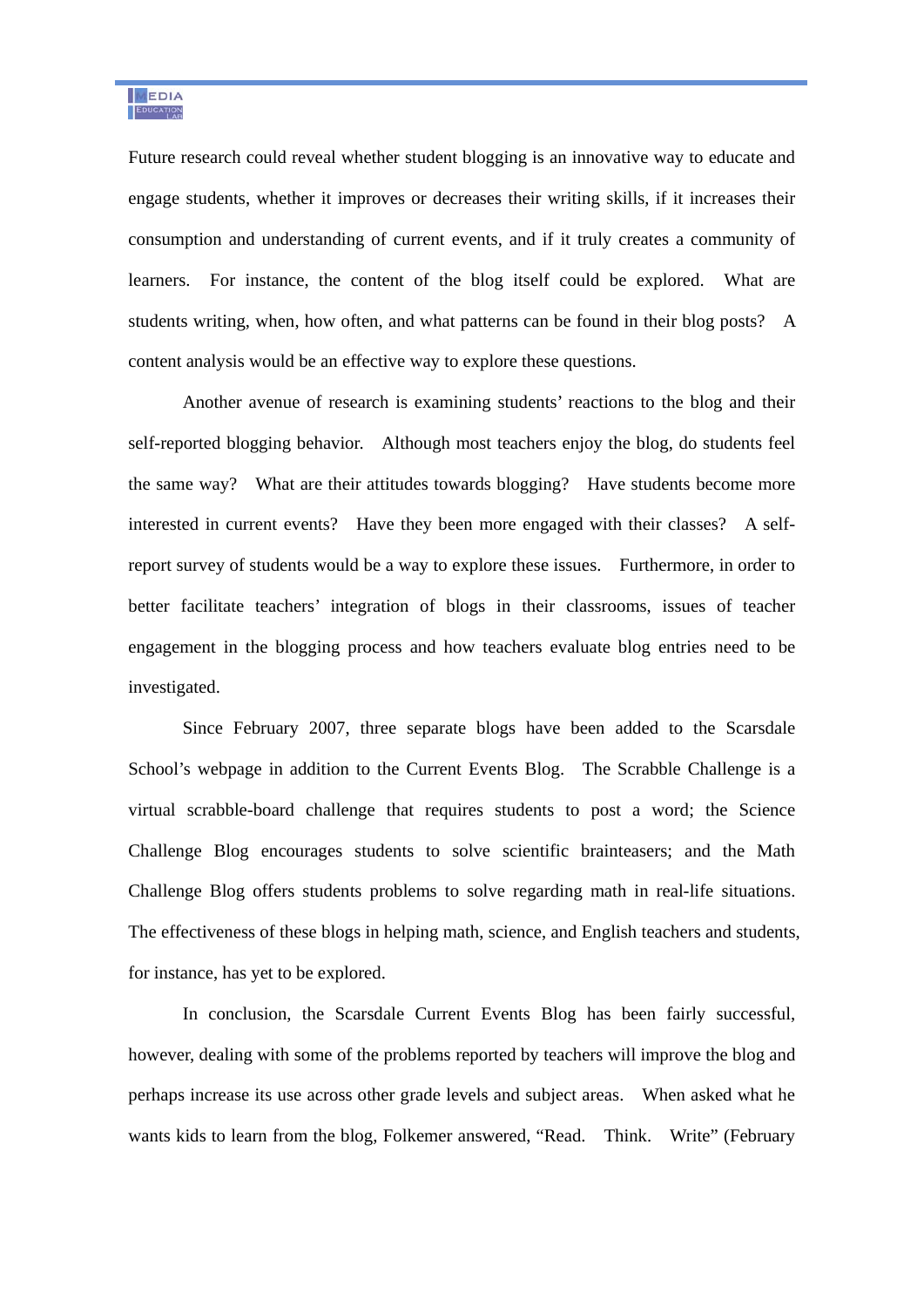1, 2007). In keeping with this mission, the effectiveness of blogging in schools must be investigated so that it does serve to help students read, think, and write.

Appendix: Interview Questions

#### **Scarsdale Teacher interview Questions**

Temple University's graduate level *Media and Children* class is doing a mini-research project on the Scarsdale Current Events Blog.

There is no judgment as to whether you use the blog in your class or not—I'm interested in examining conditions that surround the blog use, and exploring administrative, student, and teacher response to it. Please do not feel as if you have to answer all of these questions—they are just jumping points for your response.

These responses are anonymous—your name and any identifying information (other than "teacher" and grade level "elementary" or "middle") will not be connected to your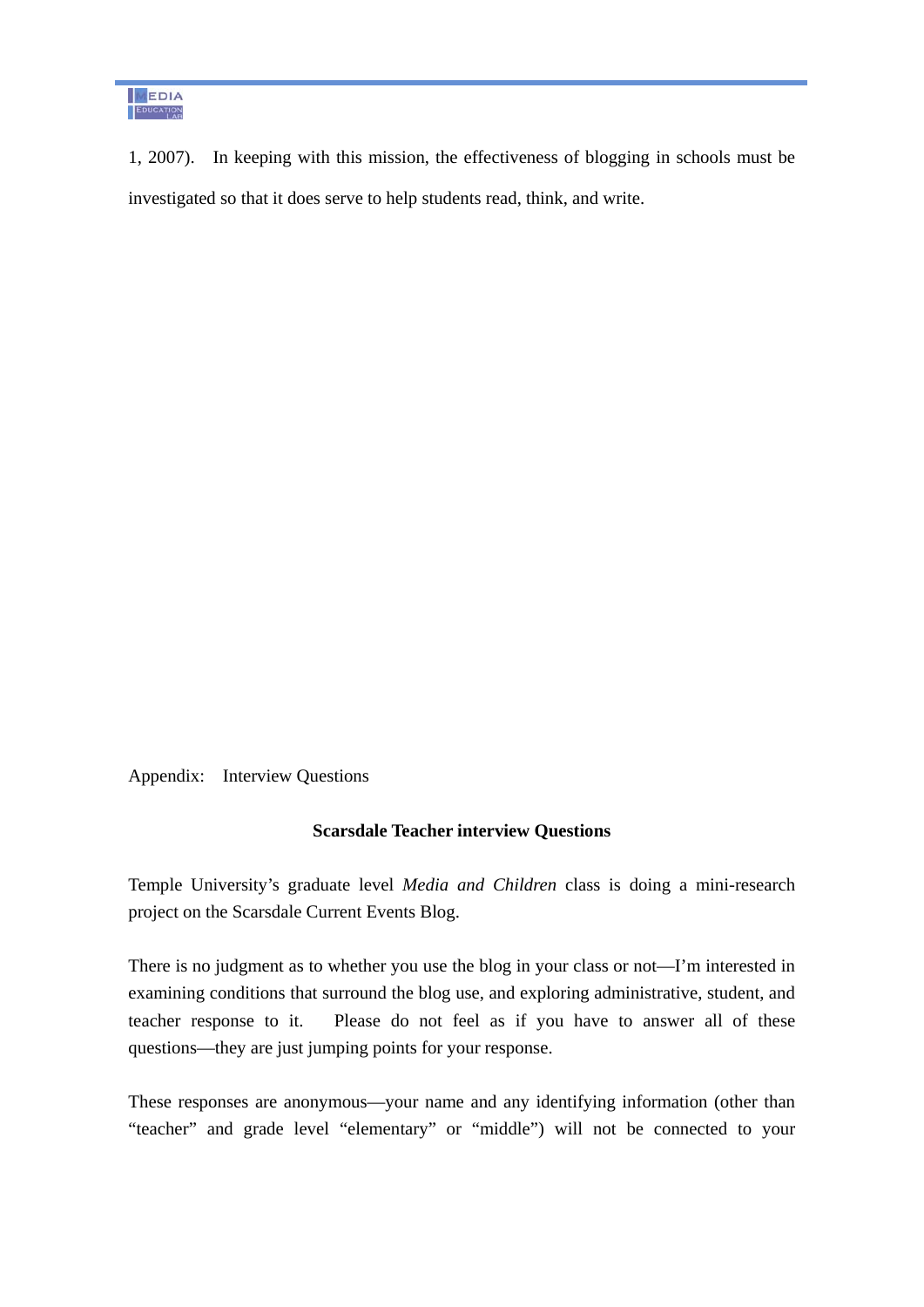

comments, nor shared with administrators, other teachers, parents, students, etc.

 $*$  \*  $*$ 

1. Please provide brief information on what subject and grade level you teach, and how many years teaching (overall and at Scarsdale).

2. Tell me about how you use the blog\* in class.

\*If you use it, I'm interested to how you incorporate it into class. Some questions to consider: How long you've been using it? Is it for credit or an assignment? How often do students blog? Do they do it outside/inside of class? Do you tie it to curriculum? What have student reactions been like? How has the blog added to (or taken away from) your class? What do you want students to learn, or what do you think they're learning from the blog? Are you surprised by anything?

\* If you don't use it, tell me about your reaction to the blog. Do you feel it doesn't fit into your class, or your teaching style, just not really interested, or something else? Any comments welcome here.

- 4. Would you like to see any additions or changes to the blog, or its use?
- 5. Please share any other feedback/comments.

 $*$  \*  $*$ Thank you!

References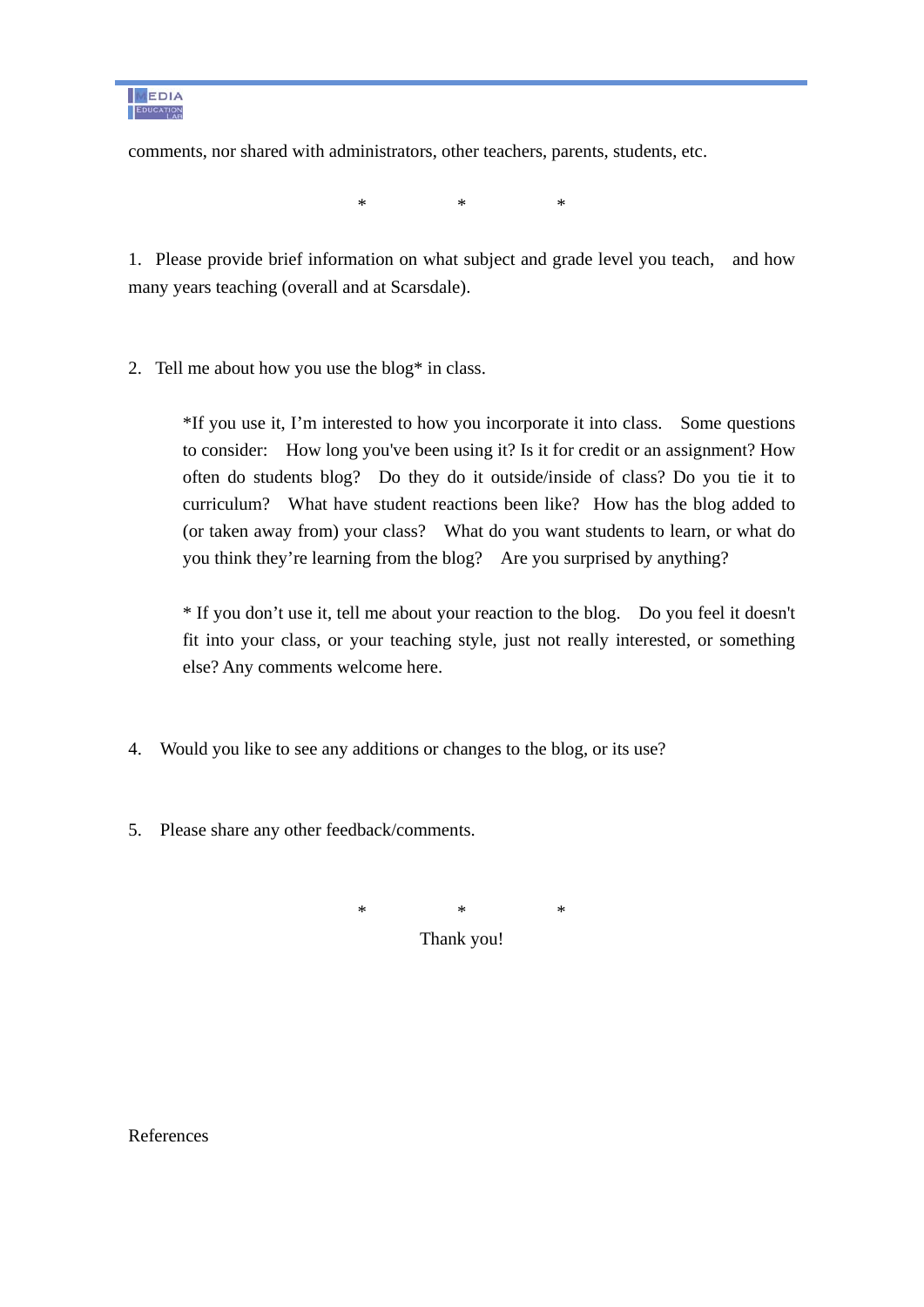- Anderman, E. M., & Johnston, J. (1994). Achievement goals and current events knowledge. Paper presented at the American Educational Research Association, Orleans, LA.
- Anderman, E., Johnston, J. (1998). Television News in the Classroom: What Are Adolescents Learning? *Journal of Adolescent Research, 13* (1), 73-100.
- Barack, L. (2006, July). Bully for Blogging. *School Library Journal.* Retrieved February 2, 2007 from http://www.schoolibraryjournal.com/article/CA6348394.html

Bartlett-Bragg, A. (2003). Blogging to learn [Electronic Version]. The Knowledge Tree, 4. Retrieved 2007. 2. 5. from http://www.flexiblelearning.net.au/knowledgetree/edition04/html/blogging to lear n\_intro.html.

- Buckingham, D. (2000). *The Making of citizens: young people, news and politics.* London; New York: Routledge.
- Carpini, M. (2000). Gen.com: Youth, Civic Engagement, and the New Information Environment. *Political Communication, 17,* 341-349.

Downes, S. (2004). Educational Blogging*. EDUCAUSE Review*, 39(5), 14-46.

Evans, A. (2005, May 6). Bloggers' delight. *The Times Educational Supplement*, 6.

- Fauske, J., & Wade, S. E. (2003). Research to practice online: Conditions that foster democracy community, and critical thinking in computer-mediated discussions. *Journal of Research on Technology in Education*, 36(2), 137–153.
- Fleming, D. B., & Weber, L. J. (1982). Teenage news knowledge and media use. *Newspaper Research Journal* 4(1), 22-27.

Frechette, J. D. (2006) Critical thinking for the cyberage. In P. Brown & G. Schwarz (Eds.), *Media Literacy: Transforming Curriculum and Teaching (Yearbook of the National Society for the Study of Education*). Malden, NJ: Blackwell Publishing Limited

Glogoff, S. (2005). Instructional blogging: Promoting interactivity, student-centered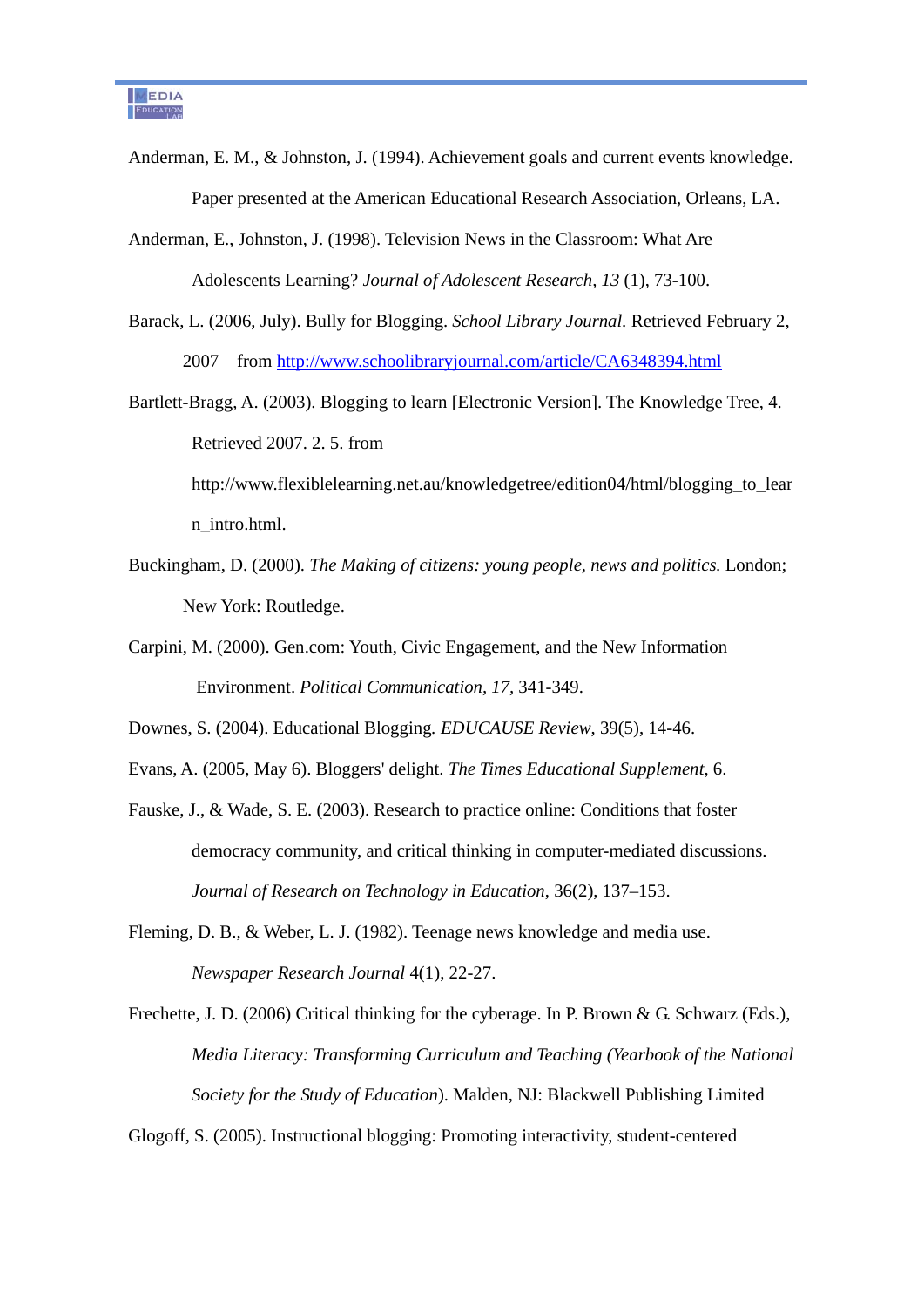learning, and peer input [Electronic Version]. Innovate 1. Retrieved 2007. 2. 9 from http://www.innovateonline.info/index.php?view=article&id=126.

- Google Teacher Academy (2007). Google for Educators. Google. Retrieved March 2, 2007, from http://www.google.com/educators/gta.html
- Greenberg, B. & Brand, J. (1993). Television News and Advertising in Schools: The "Channel One" Controversy. *Journal of Communication, 43* (1), 143-151.
- Grimes, S. (2003). All About the Blog: Young People's Adoption of Internet Technologies and the Marketers Who Love Them. *ACM SIGCAS Computers and Society, 33* (1). Retrieved February 3, 2007 from http://portal.acm.org/citation.cfm?id=966500
- Hermandez-Ramos, P. (2004). Web logs and online discussions as tools to promote reflective practice. *The Journal of Interactive Online Learning*, 3(1), 1-16.
- Huffaker, D. (2004). Spinning Yarns Around the Digital Fire: Storytelling and Dialogue Among Youth on the Internet. *Information Technology in Childhood Education Annual,* 63-75.
- Huffaker, D. (2005). The educated blogger: Using weblogs to promote literacy in the classroom. *Association for the Advancement of Computing in Education Journal*, 13(2), 91-98.
- Kajder, S., & Bull, G. (2003). Scaffolding for struggling students: Reading and writing with blogs. *Learning & Leading with Technology*, 31(2), 32-35.
- Karchmer, R. A., Mallette, M. H., Kara-Soteriou, J., & Leu, D. J. (Eds.). (2005). *Innovative Approaches to Literacy Education*. Newark, DE: International Reading Association.
- Krause, S. (2007). When Blogging Goes Bad: A Cautionary Tale About Blogs, Email Lists, Discussion, and Interaction. Retrieved February 3, 2007 from http://english.ttu.edu/kairos/9.1/praxis/krause/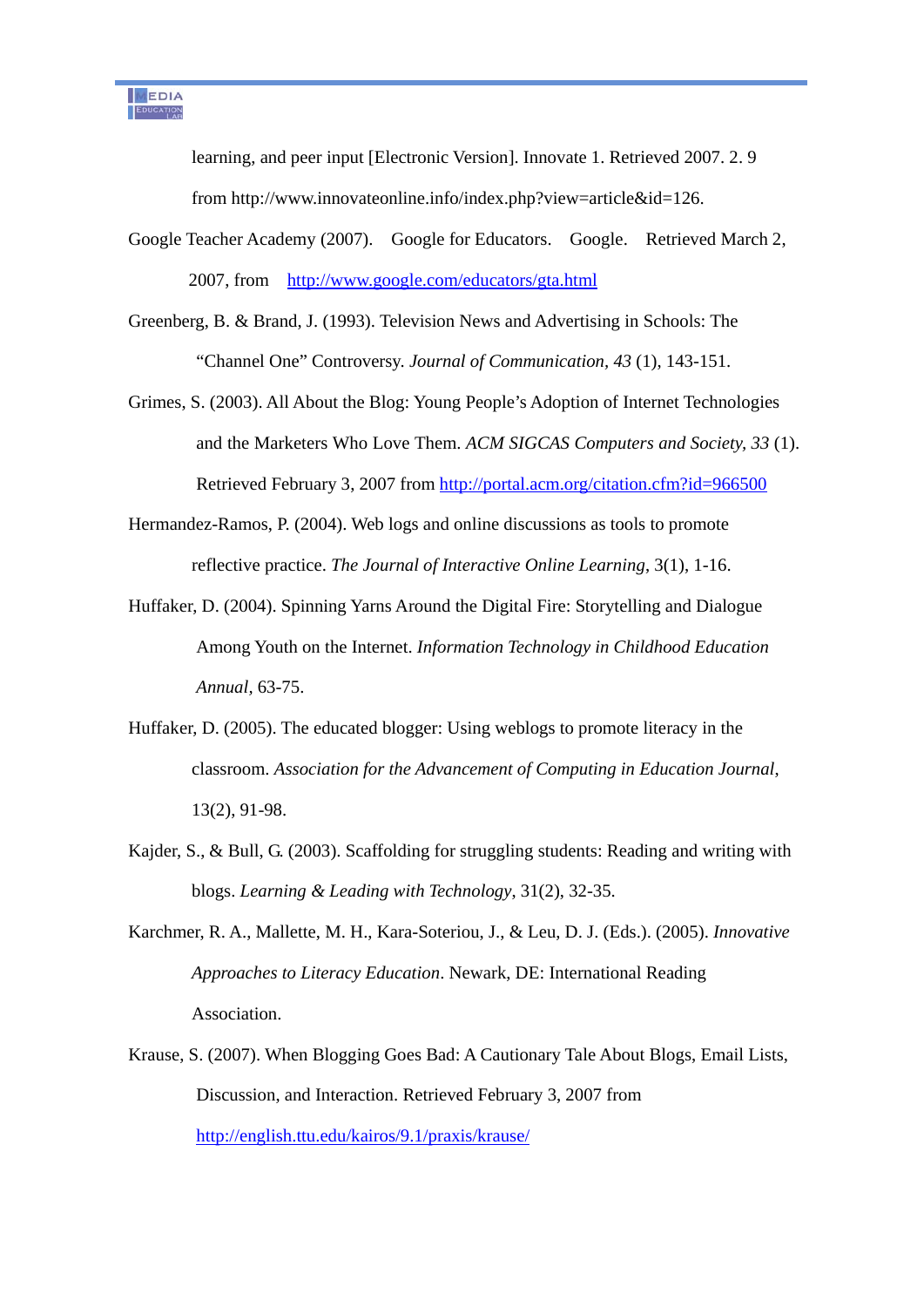Libresco, A. S. (2003). Current events matters...for elementary social studies methods students. The International Social Studies Forum, 3(1), 273-276.

- McMullin, B., (2005). Putting the Learning Back into Learning Technology. In G. O'Neill, S. Moore & B. McMullin (Eds.), *Emerging Issues in the Practice of University Learning and Teaching.* (p. 67-76). Dublin: All Ireland Society for Higher Education.
- n.a. (2006, March 10). Your space? some Schools ban student blogs. *Current Events*. Retrieved 01 Feb. 2007 from http://www.findarticles.com/p/articles/mi\_m0EPF/is\_21\_105/ai\_n16089186
- Nardi, B. A., & O'Day, V. L. (1999). Information Ecologies: Using Technology with Heart. Cambridge, Massachusetts: The MIT Press.
- Nardi, B., Schiano, D., Gumbrecht, M. (2004a). Blogging as Social Activity, or, Would You Let 900 Million People Read Your Diary? *Computer Supported Cooperative Work, 6* (3), 222-231.
- Nardi, B., Schiano, D., Gumbrecht, M., Swartz, L. (2004b). Why we Blog. *Communications of the ACM, 47* (12), 41-46.
- National Center for Education Statistics. (2005). *NewYork Middle School Rankings*. U.S. Dept of Education, and NY State Education Department.
- O'Donnel, M. (2005). Blogging as pedagogic practice: Artefact and ecology. Paper presented at the Conference Name|. Retrieved Access Date|. from URL|.
- Oravec, J. A. (2003). Blending by blogging: Weblogs in blended learning initiatives*. Journal of Educaitonal Media*, 28(2-3), 225-233.

Papert, S., & Harel, I. (1991). *Constructionism*. Norwood, NJ: Ablex Publishing Corporation.

Pascopella, A. (2006, January). Beauty of Blogging: But is it Too Much Information?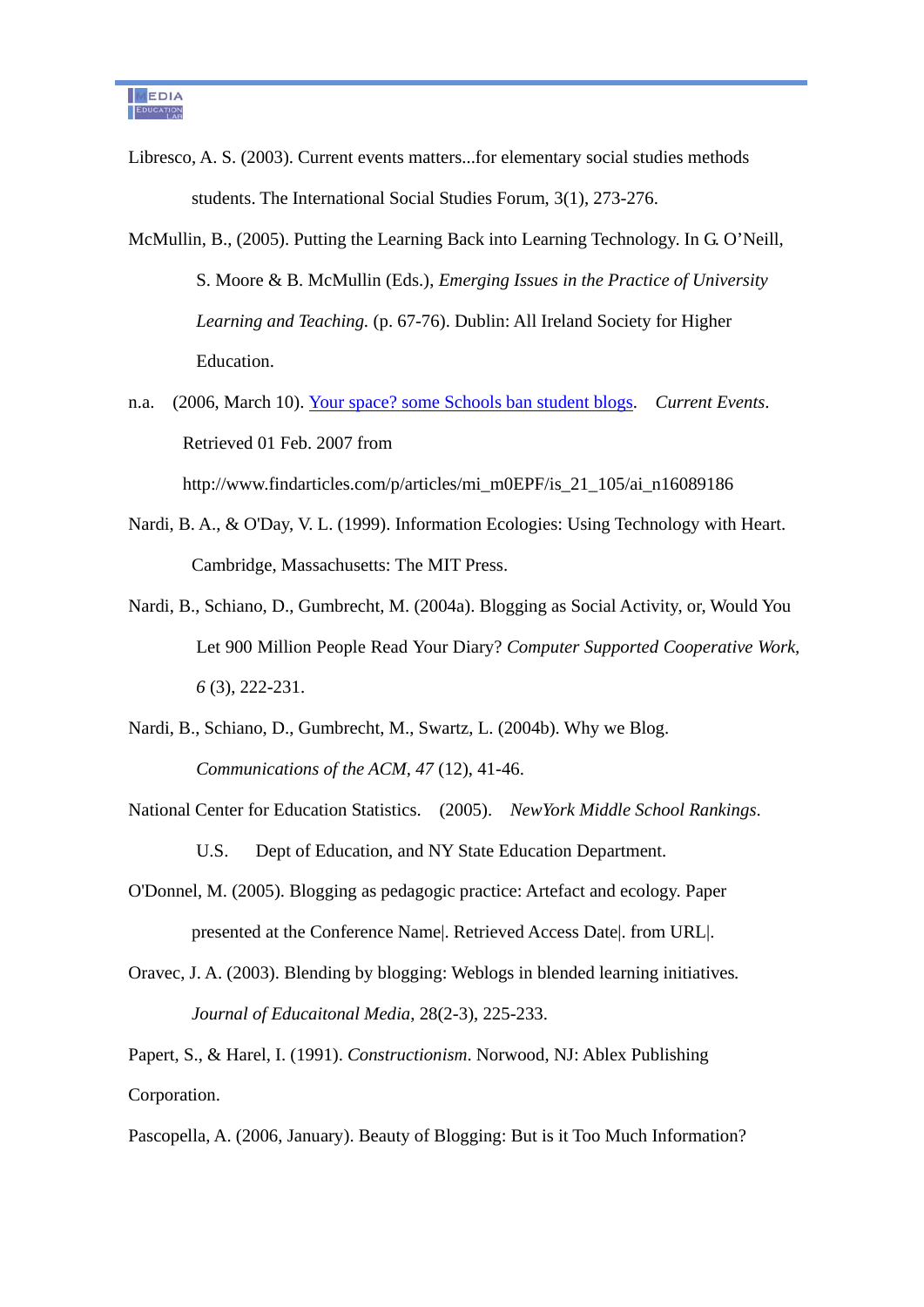

*District* 

*Administration*. p. 18.

Prensky, M. (2001). *On the horizon*. NCB University Press, 9(5), 1-6.

- Richardson, W. (2005). Blog Revolution: Expanding classroom horizons with Web logs [Electronic Version]. TechLearning. Retrieved 2007. 01.30 from http://www.techlearning.com/shared/printableArticle.php?articleID=171203059.
- Rosie, A. (2000). Online pedagogies and the promotion of "deep learning". *Information Services & Use*, 20(2/3), 109-116.
- Sade, G. (2005). Weblogs as open constructive learning environments. Paper presented at the BlogTalk conference paper, Sydney.

Scarsdale Middle School. (2007). Social Studies. Scarsdale Public Schools. Retrieved

March 4, 2007, from http://www.scarsdaleschools.k12.ny.us/ms/socstud.html

- Scarsdale Public Schools. (2007). Current Events. The Scarsdale Blogs for Kids. Retrieved March 4, 2007, from http://pfolkemer.googlepages.com/home
- Sorensen, E., & Takle, E. (2001). Collaborative knowledge building in web-based learning: assessing the quality of dialogue Paper presented at the World Conference on Educational Multimedia, Hypermedia and Telecommunications Palo Alto, CA.
- University of the State of New York, The State Education Department. (2005a). *New York State District Report Card Comprehensive Information Report*. Retrieved February 15th, 2007, from http://emsc32.nysed.gov/repcrd2005/cir/662001030000.pdf
- University of the State of New York & The State Education Department. (2005b). *Overview of District Performance in English Language Arts, Mathematics, and Science and Analysis*

*of Student Subgroup Performance for Scarsdale Union Free School District*.